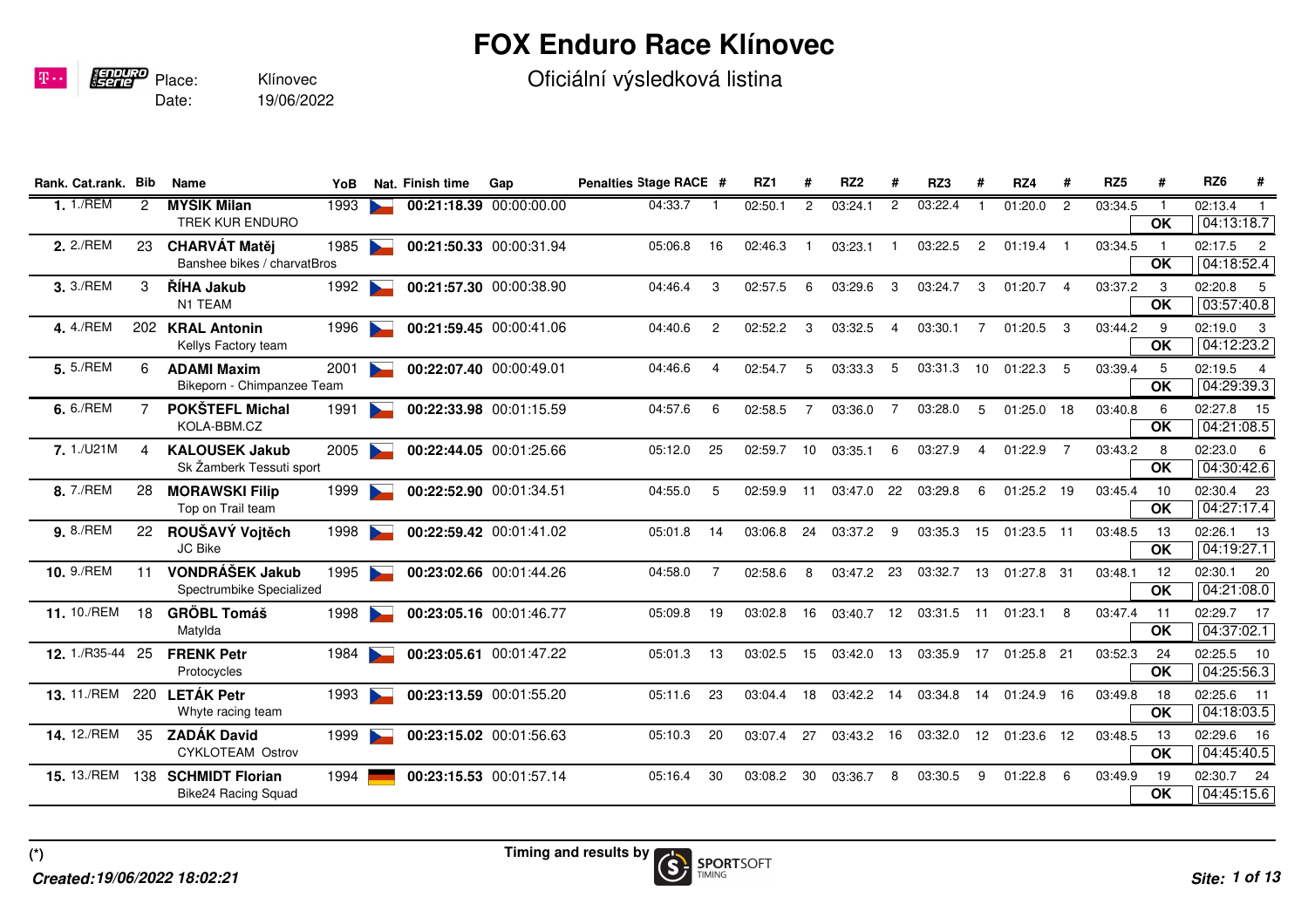| Rank. Cat.rank. Bib        |     | Name                                                       | YoB  | Nat. Finish time | Gap                     | Penalties Stage RACE # |    | RZ1     | #               | RZ <sub>2</sub> | #  | RZ3        | #   | RZ4         | #   | RZ <sub>5</sub> | #                                          | RZ <sub>6</sub><br>#                    |
|----------------------------|-----|------------------------------------------------------------|------|------------------|-------------------------|------------------------|----|---------|-----------------|-----------------|----|------------|-----|-------------|-----|-----------------|--------------------------------------------|-----------------------------------------|
| <b>16.</b> 14./REM 19      |     | <b>KORYŤÁK Milan</b><br>Sport Team Nýrsko                  | 1999 |                  | 00:23:16.50 00:01:58.10 | 04:59.5                | 9  | 03:05.1 | 20              | 03:48.9         | 28 | 03:37.2    | 20  | 01:23.5     | 10  | 03:58.5         | 41<br>OK                                   | 02:23.7<br>$\overline{7}$<br>04:26:53.3 |
| <b>17.</b> 2./R35-44 13    |     | <b>CASKA Ivo</b><br>PTBshop.cz                             | 1983 |                  | 00:23:17.70 00:01:59.31 | 05:00.3                | 11 | 03:12.5 | 37              | 03:46.7 21      |    | 03:37.6    | 22  | 01:24.9     | 16  | 03:48.8         | 16<br>OK                                   | 02:26.6 14<br>04:19:05.2                |
| 18. 15./REM 179 PATÁK JIří |     | MONDRAKER ENDURO TEAM                                      | 1992 |                  | 00:23:29.46 00:02:11.06 | 05:13.2                | 27 | 03:00.4 | 12 <sub>1</sub> | 03:48.0 25      |    | 03:39.0    | 26  | 01:27.0     | 26  | 03:51.4         | -20<br>OK                                  | 02:30.3 21<br>04:46:42.9                |
| 19. 16./REM 215 SCHÜZ Tim  |     | RC Germania Weißenburg e.V.                                | 1995 |                  | 00:23:33.31 00:02:14.92 | 05:46.4                | 75 | 03:00.6 | 13              | 03:39.2 10      |    | 03:36.1    | 18  | 01:24.1     | 15  | 03:42.0         | $\overline{7}$<br>$\overline{\mathsf{OK}}$ | 02:24.8 8<br>04:18:00.4                 |
| 20. 2./U21M                | 9   | <b>MAXA Adam</b><br>Rock Machine Cyklomax - PTBshop.cz     | 2004 |                  | 00:23:36.81 00:02:18.41 | 06:01.3                | 99 | 02:52.6 | 4               | 03:44.0 17      |    | 03:30.3    | 8   | 01:23.8 14  |     | 03:38.8         | 4<br><b>OK</b>                             | 02:25.7 12<br>04:28:19.6                |
| 21. 3./U21M                |     | 193 WEIBFLOG Raphael                                       | 2004 |                  | 00:23:43.73 00:02:25.34 | 04:58.9                | 8  | 02:58.7 | 9               | 03:44.2 18      |    | 03:44.2 33 |     | 01:29.3 40  |     | 03:58.4         | -39<br><b>OK</b>                           | 02:49.7 64<br>04:11:27.4                |
| 22. 3./R35-44 41           |     | <b>SCHUBERT André</b><br>ShredErz eV                       | 1980 |                  | 00:23:47.37 00:02:28.97 | 05:12.5                | 26 | 03:15.2 | 44              | 03:52.1         | 34 | 03:38.8    | 25  | 01:26.2 23  |     | 03:52.3         | 23<br>OK                                   | 02:30.0 19<br>04:26:03.6                |
|                            |     | 23. 4./R35-44 218 HEROLD Benjamin<br><b>Rsv Rederberch</b> | 1983 |                  | 00:23:47.80 00:02:29.40 | 05:09.0                | 18 | 03:11.7 | 35              | 03:51.0 32      |    | 03:47.0    | 40  | 01:25.3 20  |     | 03:53.2         | 27<br>OK                                   | 02:30.3 22<br>04:32:33.4                |
|                            |     | 24. 4./U21M 176 RYŠKA Radomír                              | 2002 |                  | 00:23:49.00 00:02:30.61 | 05:21.7                | 38 | 03:07.9 | 28              | 03:45.3 20      |    | 03:38.7    | 24  | 01:27.8 31  |     | 03:54.7         | 33<br>OK                                   | 02:32.5 29<br>04:47:24.1                |
| 25. 5./U21M                |     | 10 PÁVEK Matyáš<br>Shred Lab                               | 2004 |                  | 00:23:49.44 00:02:31.05 | 05:04.7                | 15 | 03:00.9 | 14              | 03:40.7 11      |    | 03:45.4    | 38  | 01:53.0 136 |     | 03:51.4         | 21<br><b>OK</b>                            | 02:33.0 30<br>04:30:34.6                |
|                            |     | 26. 5./R35-44 154 KLEINDIENST Andre<br>MtV Förste          | 1978 |                  | 00:23:50.21 00:02:31.82 | 05:18.8                | 33 | 03:06.8 | 25              | 03:44.9 19      |    | 03:42.6    | 30  | 01:29.6 42  |     | 03:53.1         | -26<br>OK                                  | 02:34.2 31<br>03:55:27.3                |
| 27.6./U21M                 | 37  | JAROŠ Kamil                                                | 2002 |                  | 00:23:52.30 00:02:33.91 | 05:08.2                | 17 | 03:08.2 | 30              | 03:53.4 37      |    | 03:44.6    | 35  | 01:29.1     | -39 | 03:58.7         | 42<br><b>OK</b>                            | 02:29.8 18<br>04:13:23.4                |
| 28. 17./REM                | 21  | <b>LEBL Martin</b><br>Commencal FDF Team                   | 1996 |                  | 00:23:52.65 00:02:34.26 | 05:42.8                | 66 | 03:08.8 | 32              | 03:42.2 15      |    | 03:41.8    | 28  | 01:23.1     | 9   | 03:48.7         | 15<br>OK                                   | 02:25.0 9<br>04:35:16.6                 |
|                            |     | 29. 6./R35-44 163 KUBĚNA Lukáš                             | 1980 |                  | 00:24:00.16 00:02:41.77 | 05:15.4                | 28 | 03:03.7 | 17              | 04:16.3 81      |    | 03:35.8    | 16  | 01:27.4 30  |     | 03:49.5         | 17<br>OK                                   | 02:31.9 25<br>04:09:25.1                |
|                            |     | 30. 18./REM 182 KÜHN Oliver<br><b>Adler Arnstadt</b>       | 1996 |                  | 00:24:05.90 00:02:47.50 | 05:21.3                | 37 | 03:06.4 | 23              | 03:48.5 26      |    | 03:43.6    | 32  | 01:29.1     | 37  | 03:54.4         | -32<br>$\overline{OK}$                     | 02:42.2 48<br>04:17:24.1                |
|                            |     | 31. 7./R35-44 135 LUDEWIG Ralph<br><b>CUBE</b>             | 1986 |                  | 00:24:11.36 00:02:52.97 | 05:11.5                | 22 | 03:18.4 | 50              | 03:52.6 35      |    | 03:44.2    | -34 | 01:29.1     | -36 | 04:00.7         | 48<br>OK                                   | 02:34.6 32<br>04:09:55.7                |
| <b>32.</b> 19./REM         | -31 | <b>PUFFER Dominik</b><br>FDF Bike Shop                     | 1993 |                  | 00:24:12.69 00:02:54.29 | 05:18.7                | 32 | 03:14.2 | 42              | 03:50.5 31      |    | 03:49.4    | 50  | 01:26.6 24  |     | 04:00.7         | 48<br>OK                                   | 02:32.3 28<br>04:20:57.7                |
|                            |     | 33. 8./R35-44 175 DVOŘÁK Jakub                             | 1987 |                  | 00:24:13.61 00:02:55.22 | 05:11.7                | 24 | 03:22.2 | 56              | 03:52.9         | 36 | 03:45.1    | 36  | 01:28.7 34  |     | 03:54.9         | -35<br><b>OK</b>                           | 02:38.0 37<br>04:47:39.0                |
|                            |     |                                                            |      |                  |                         |                        |    |         |                 |                 |    |            |     |             |     |                 |                                            |                                         |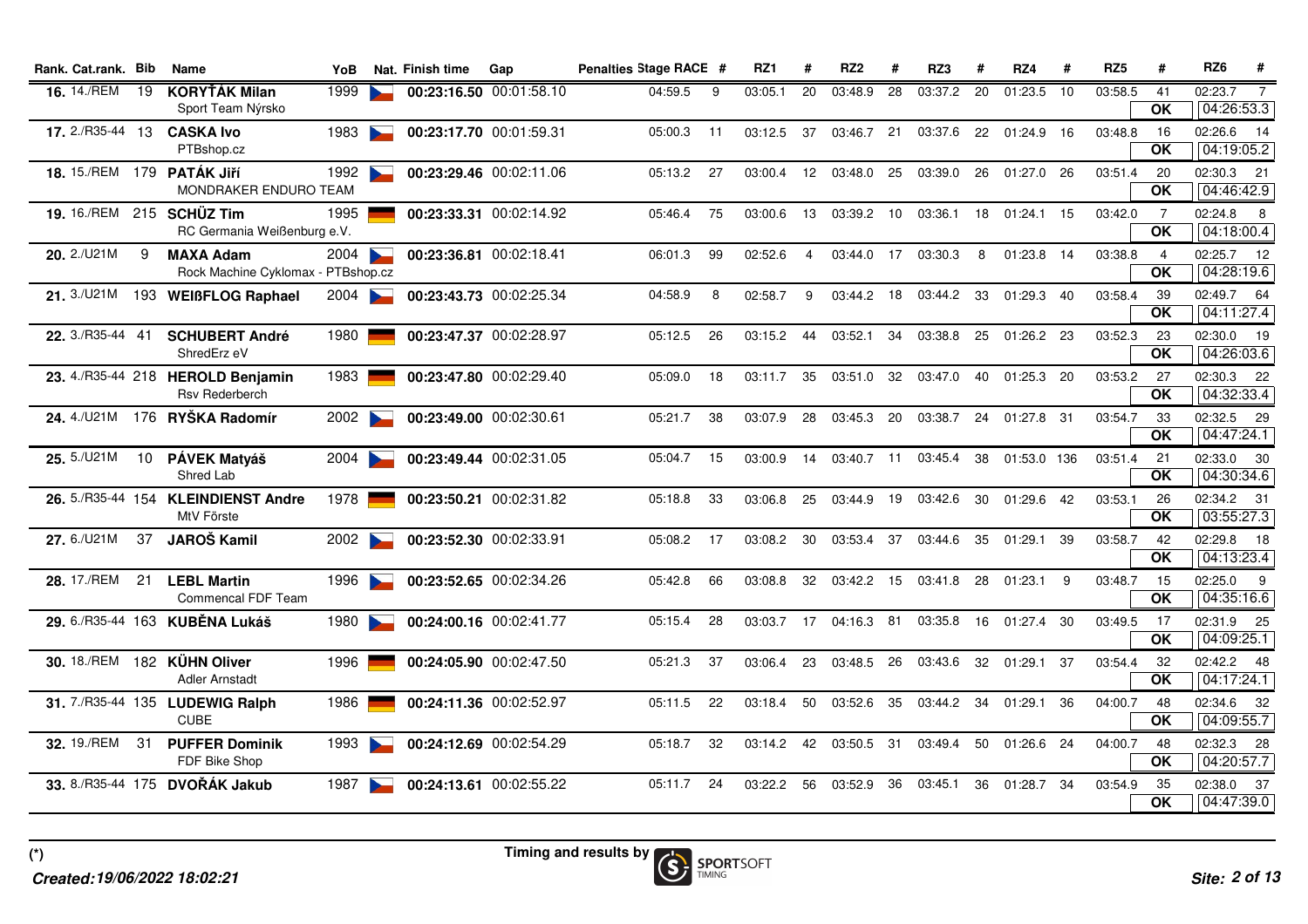| 34, 20./REM<br>1998<br>00:24:13.96 00:02:55.57<br>29<br><b>BUDAY Jakub</b><br>33<br>24<br>23<br>01:27.2 27<br>04:15.1<br>78<br>05:24.3<br>40<br>03:10.0<br>03:47.4<br>03:37.8<br>曳二<br><b>ACT leraK Blansko</b><br><b>OK</b><br>35. 9./R35-44 178 KANTOREK Petr<br>37<br>04:02.4<br>1984<br>00:24:21.64 00:03:03.24<br>35<br>03:04.9<br>19<br>03:53.4<br>03:47.0<br>01:29.8<br>44<br>54<br><b>September 200</b><br>05:20.1<br>41<br><b>OK</b><br><b>LEDECKÝ Michal</b><br>00:24:26.50 00:03:08.10<br>36. 21./REM<br>201<br>1990<br>56<br>03:52.2<br>05:19.2<br>34<br>03:22.1<br>55<br>04:03.4<br>03:42.5<br>29<br>01:25.9<br>22<br>22<br><b>Bike Family</b><br><b>OK</b><br>37. 22./REM<br>00:24:29.82 00:03:11.43<br>123<br>1991<br><b>JACKISCH Joel</b><br>05:26.3<br>43<br>03:15.3<br>45<br>03:56.1 41<br>03:46.7<br>39<br>01:27.3<br>29<br>03:54.8<br>34<br>$\sim$<br><b>OK</b><br><b>SCHUBERT Marc</b><br>38. 10./R35-4<br>00:24:31.40 00:03:13.00<br>04:02.3<br>38<br>1985<br>05:26.1<br>42<br>03:12.7<br>38<br>03:57.3 45<br>03:48.3<br>44<br>01:29.8<br>44<br>53<br>ShredErz e.V.<br><b>OK</b><br>39. 7./U21M 116 HORÁK Jáchym<br>00:24:32.10 00:03:13.71<br>26<br>03:48.8 27<br>04:02.2<br>2003<br>60<br>03:07.1<br>03:43.6<br>- 31<br>01:34.2 71<br>52<br>$\overline{\phantom{0}}$<br>05:39.7<br><b>OK</b><br>40. 1./R45-54 134 VAN DE HATERD Wilfred 972<br>00:24:34.45 00:03:16.06<br>38<br>04:00.5<br>05:21.8<br>39<br>03:12.7<br>03:58.6<br>- 51<br>03:48.8<br>47<br>01:30.5<br>49<br>47<br><b>OK</b><br>Giant Germany Offroad Team<br>41.2./R45-54 47<br>ČIŽINSKÝ Milan<br>00:24:34.90 00:03:16.51<br>1974<br>48<br>05:29.5<br>48<br>03:13.9<br>41<br>03:57.8<br>03:49.3<br>49<br>01:27.2 28<br>03:59.5<br>44<br>$\sim$<br>Madesign World Racing<br><b>OK</b><br>42. 23./REM<br>00:24:35.00 00:03:16.61 00:00:10<br>59<br>03:58.5<br>195 PREUß Robert<br>1996<br>05:11.1<br>21<br>03:15.7<br>46<br>03:48.2<br>43<br>01:28.8<br>35<br>40<br>04:03.7<br><b>NO</b><br>43. 8./U21M<br>42 HANÁK Ondřej<br>00:24:38.64 00:03:20.25<br>47<br>42<br>62<br>03:54.0<br>2003<br>05:16.3<br>29<br>03:16.7<br>03:56.1<br>03:58.5<br>69<br>01:32.7<br>30<br><b>OK</b><br>Bike puzzle team<br>44.11./R35-4 188<br>00:24:39.47 00:03:21.08<br><b>WEBER Václav</b><br>1987<br>84<br>40<br>-25<br>03:59.9<br>05:17.2<br>31<br>03:29.8<br>03:55.9<br>03:50.6<br>53<br>01:26.6<br>46<br><b>Designation</b><br><b>BIKESTRIKE.COM</b><br><b>OK</b><br>45. 12./R35-4 43<br><b>KŘÍŽEK Miroslav</b><br>1978<br>00:24:47.00 00:03:28.60<br>58<br>03:14.8<br>43<br>46<br>03:45.2<br>- 37<br>01:30.2 47<br>03:59.6<br>45<br>$\overline{\phantom{0}}$<br>05:37.7<br>03:57.5<br>Commencal FDF Team<br><b>OK</b><br>46. 24./REM<br><b>HANZLÍK Jan</b><br>30<br>00:24:58.75 00:03:40.36<br>04:07.1<br>1995<br>41<br>03:24.3<br>63<br>03:59.9<br>55<br>03:53.2<br>- 59<br>01:29.4<br>41<br>62<br>05:24.4<br>$\sim$<br><b>OK</b><br><b>Maloch Racing Team</b><br>47. 13./R35-4 205 RADIL Jakub<br>00:25:01.32 00:03:42.93<br>03:58.2 50<br>03:52.7<br>1987<br>05:42.7<br>64<br>03:19.1<br>52<br>03:53.6<br>60<br>01:32.5 61<br>25<br>$\overline{\text{OK}}$<br>Kolofix<br><b>HYNČICA Vlastimil</b><br>48. 14./R35-4 40<br>00:25:04.42 00:03:46.03<br>04:05.2 62<br>1978<br>05:27.4<br>45<br>03:48.6<br>03:57.8<br>-38<br>03:24.8<br>66<br>45<br>01:28.4<br>-33<br>Top on Trail . Whyte<br>OK<br>49.9./U21M<br><b>PEŘINA Filip</b><br>45<br>2005<br>00:25:05.68 00:03:47.29<br>03:57.6 47<br>04:04.5<br>05:28.8<br>46<br>03:33.1<br>95<br>03:52.8<br>58<br>01:31.1 51<br>56<br>OK<br>50.10./U21M 34<br>00:25:17.32 00:03:58.93<br>04:02.0<br><b>SOUKAL Matěj</b><br>2004<br>05:42.7<br>65<br>68<br>48<br>03:51.2 55<br>01:33.1<br>63<br>-51<br>03:25.7<br>03:57.8<br>$\overline{OK}$ | Rank. Cat.rank. Bib | <b>Name</b> | YoB | Nat. Finish time | Gap | Penalties Stage RACE # |  | RZ1 | # | RZ <sub>2</sub> | # | RZ3 | # | RZ4 | # | RZ <sub>5</sub> | # | RZ <sub>6</sub>          | #               |
|------------------------------------------------------------------------------------------------------------------------------------------------------------------------------------------------------------------------------------------------------------------------------------------------------------------------------------------------------------------------------------------------------------------------------------------------------------------------------------------------------------------------------------------------------------------------------------------------------------------------------------------------------------------------------------------------------------------------------------------------------------------------------------------------------------------------------------------------------------------------------------------------------------------------------------------------------------------------------------------------------------------------------------------------------------------------------------------------------------------------------------------------------------------------------------------------------------------------------------------------------------------------------------------------------------------------------------------------------------------------------------------------------------------------------------------------------------------------------------------------------------------------------------------------------------------------------------------------------------------------------------------------------------------------------------------------------------------------------------------------------------------------------------------------------------------------------------------------------------------------------------------------------------------------------------------------------------------------------------------------------------------------------------------------------------------------------------------------------------------------------------------------------------------------------------------------------------------------------------------------------------------------------------------------------------------------------------------------------------------------------------------------------------------------------------------------------------------------------------------------------------------------------------------------------------------------------------------------------------------------------------------------------------------------------------------------------------------------------------------------------------------------------------------------------------------------------------------------------------------------------------------------------------------------------------------------------------------------------------------------------------------------------------------------------------------------------------------------------------------------------------------------------------------------------------------------------------------------------------------------------------------------------------------------------------------------------------------------------------------------------------------------------------------------------------------------------------------------------------------------------------------------------------------------------------------------------------------------------------------------------------------------------------------------------------------------------------------------------------------------------------------|---------------------|-------------|-----|------------------|-----|------------------------|--|-----|---|-----------------|---|-----|---|-----|---|-----------------|---|--------------------------|-----------------|
|                                                                                                                                                                                                                                                                                                                                                                                                                                                                                                                                                                                                                                                                                                                                                                                                                                                                                                                                                                                                                                                                                                                                                                                                                                                                                                                                                                                                                                                                                                                                                                                                                                                                                                                                                                                                                                                                                                                                                                                                                                                                                                                                                                                                                                                                                                                                                                                                                                                                                                                                                                                                                                                                                                                                                                                                                                                                                                                                                                                                                                                                                                                                                                                                                                                                                                                                                                                                                                                                                                                                                                                                                                                                                                                                                                  |                     |             |     |                  |     |                        |  |     |   |                 |   |     |   |     |   |                 |   | 02:31.9<br>04:41:27.6    | $\overline{26}$ |
|                                                                                                                                                                                                                                                                                                                                                                                                                                                                                                                                                                                                                                                                                                                                                                                                                                                                                                                                                                                                                                                                                                                                                                                                                                                                                                                                                                                                                                                                                                                                                                                                                                                                                                                                                                                                                                                                                                                                                                                                                                                                                                                                                                                                                                                                                                                                                                                                                                                                                                                                                                                                                                                                                                                                                                                                                                                                                                                                                                                                                                                                                                                                                                                                                                                                                                                                                                                                                                                                                                                                                                                                                                                                                                                                                                  |                     |             |     |                  |     |                        |  |     |   |                 |   |     |   |     |   |                 |   | 02:43.7 52<br>04:07:24.3 |                 |
|                                                                                                                                                                                                                                                                                                                                                                                                                                                                                                                                                                                                                                                                                                                                                                                                                                                                                                                                                                                                                                                                                                                                                                                                                                                                                                                                                                                                                                                                                                                                                                                                                                                                                                                                                                                                                                                                                                                                                                                                                                                                                                                                                                                                                                                                                                                                                                                                                                                                                                                                                                                                                                                                                                                                                                                                                                                                                                                                                                                                                                                                                                                                                                                                                                                                                                                                                                                                                                                                                                                                                                                                                                                                                                                                                                  |                     |             |     |                  |     |                        |  |     |   |                 |   |     |   |     |   |                 |   | 02:41.0 44<br>04:17:18.2 |                 |
|                                                                                                                                                                                                                                                                                                                                                                                                                                                                                                                                                                                                                                                                                                                                                                                                                                                                                                                                                                                                                                                                                                                                                                                                                                                                                                                                                                                                                                                                                                                                                                                                                                                                                                                                                                                                                                                                                                                                                                                                                                                                                                                                                                                                                                                                                                                                                                                                                                                                                                                                                                                                                                                                                                                                                                                                                                                                                                                                                                                                                                                                                                                                                                                                                                                                                                                                                                                                                                                                                                                                                                                                                                                                                                                                                                  |                     |             |     |                  |     |                        |  |     |   |                 |   |     |   |     |   |                 |   | 02:43.1 50<br>03:56:27.6 |                 |
|                                                                                                                                                                                                                                                                                                                                                                                                                                                                                                                                                                                                                                                                                                                                                                                                                                                                                                                                                                                                                                                                                                                                                                                                                                                                                                                                                                                                                                                                                                                                                                                                                                                                                                                                                                                                                                                                                                                                                                                                                                                                                                                                                                                                                                                                                                                                                                                                                                                                                                                                                                                                                                                                                                                                                                                                                                                                                                                                                                                                                                                                                                                                                                                                                                                                                                                                                                                                                                                                                                                                                                                                                                                                                                                                                                  |                     |             |     |                  |     |                        |  |     |   |                 |   |     |   |     |   |                 |   | 02:34.6 32<br>04:17:04.7 |                 |
|                                                                                                                                                                                                                                                                                                                                                                                                                                                                                                                                                                                                                                                                                                                                                                                                                                                                                                                                                                                                                                                                                                                                                                                                                                                                                                                                                                                                                                                                                                                                                                                                                                                                                                                                                                                                                                                                                                                                                                                                                                                                                                                                                                                                                                                                                                                                                                                                                                                                                                                                                                                                                                                                                                                                                                                                                                                                                                                                                                                                                                                                                                                                                                                                                                                                                                                                                                                                                                                                                                                                                                                                                                                                                                                                                                  |                     |             |     |                  |     |                        |  |     |   |                 |   |     |   |     |   |                 |   | 02:36.3 34<br>04:32:31.2 |                 |
|                                                                                                                                                                                                                                                                                                                                                                                                                                                                                                                                                                                                                                                                                                                                                                                                                                                                                                                                                                                                                                                                                                                                                                                                                                                                                                                                                                                                                                                                                                                                                                                                                                                                                                                                                                                                                                                                                                                                                                                                                                                                                                                                                                                                                                                                                                                                                                                                                                                                                                                                                                                                                                                                                                                                                                                                                                                                                                                                                                                                                                                                                                                                                                                                                                                                                                                                                                                                                                                                                                                                                                                                                                                                                                                                                                  |                     |             |     |                  |     |                        |  |     |   |                 |   |     |   |     |   |                 |   | 02:41.3 46<br>04:10:38.2 |                 |
|                                                                                                                                                                                                                                                                                                                                                                                                                                                                                                                                                                                                                                                                                                                                                                                                                                                                                                                                                                                                                                                                                                                                                                                                                                                                                                                                                                                                                                                                                                                                                                                                                                                                                                                                                                                                                                                                                                                                                                                                                                                                                                                                                                                                                                                                                                                                                                                                                                                                                                                                                                                                                                                                                                                                                                                                                                                                                                                                                                                                                                                                                                                                                                                                                                                                                                                                                                                                                                                                                                                                                                                                                                                                                                                                                                  |                     |             |     |                  |     |                        |  |     |   |                 |   |     |   |     |   |                 |   | 02:37.4 35<br>04:40:25.3 |                 |
|                                                                                                                                                                                                                                                                                                                                                                                                                                                                                                                                                                                                                                                                                                                                                                                                                                                                                                                                                                                                                                                                                                                                                                                                                                                                                                                                                                                                                                                                                                                                                                                                                                                                                                                                                                                                                                                                                                                                                                                                                                                                                                                                                                                                                                                                                                                                                                                                                                                                                                                                                                                                                                                                                                                                                                                                                                                                                                                                                                                                                                                                                                                                                                                                                                                                                                                                                                                                                                                                                                                                                                                                                                                                                                                                                                  |                     |             |     |                  |     |                        |  |     |   |                 |   |     |   |     |   |                 |   | 02:38.8 40<br>05:06:17.8 |                 |
|                                                                                                                                                                                                                                                                                                                                                                                                                                                                                                                                                                                                                                                                                                                                                                                                                                                                                                                                                                                                                                                                                                                                                                                                                                                                                                                                                                                                                                                                                                                                                                                                                                                                                                                                                                                                                                                                                                                                                                                                                                                                                                                                                                                                                                                                                                                                                                                                                                                                                                                                                                                                                                                                                                                                                                                                                                                                                                                                                                                                                                                                                                                                                                                                                                                                                                                                                                                                                                                                                                                                                                                                                                                                                                                                                                  |                     |             |     |                  |     |                        |  |     |   |                 |   |     |   |     |   |                 |   | 02:44.1 54<br>04:33:15.9 |                 |
|                                                                                                                                                                                                                                                                                                                                                                                                                                                                                                                                                                                                                                                                                                                                                                                                                                                                                                                                                                                                                                                                                                                                                                                                                                                                                                                                                                                                                                                                                                                                                                                                                                                                                                                                                                                                                                                                                                                                                                                                                                                                                                                                                                                                                                                                                                                                                                                                                                                                                                                                                                                                                                                                                                                                                                                                                                                                                                                                                                                                                                                                                                                                                                                                                                                                                                                                                                                                                                                                                                                                                                                                                                                                                                                                                                  |                     |             |     |                  |     |                        |  |     |   |                 |   |     |   |     |   |                 |   | 02:39.3 41<br>04:04:10.6 |                 |
|                                                                                                                                                                                                                                                                                                                                                                                                                                                                                                                                                                                                                                                                                                                                                                                                                                                                                                                                                                                                                                                                                                                                                                                                                                                                                                                                                                                                                                                                                                                                                                                                                                                                                                                                                                                                                                                                                                                                                                                                                                                                                                                                                                                                                                                                                                                                                                                                                                                                                                                                                                                                                                                                                                                                                                                                                                                                                                                                                                                                                                                                                                                                                                                                                                                                                                                                                                                                                                                                                                                                                                                                                                                                                                                                                                  |                     |             |     |                  |     |                        |  |     |   |                 |   |     |   |     |   |                 |   | 02:41.8 47<br>04:20:23.8 |                 |
|                                                                                                                                                                                                                                                                                                                                                                                                                                                                                                                                                                                                                                                                                                                                                                                                                                                                                                                                                                                                                                                                                                                                                                                                                                                                                                                                                                                                                                                                                                                                                                                                                                                                                                                                                                                                                                                                                                                                                                                                                                                                                                                                                                                                                                                                                                                                                                                                                                                                                                                                                                                                                                                                                                                                                                                                                                                                                                                                                                                                                                                                                                                                                                                                                                                                                                                                                                                                                                                                                                                                                                                                                                                                                                                                                                  |                     |             |     |                  |     |                        |  |     |   |                 |   |     |   |     |   |                 |   | 02:40.2 43<br>04:28:32.6 |                 |
|                                                                                                                                                                                                                                                                                                                                                                                                                                                                                                                                                                                                                                                                                                                                                                                                                                                                                                                                                                                                                                                                                                                                                                                                                                                                                                                                                                                                                                                                                                                                                                                                                                                                                                                                                                                                                                                                                                                                                                                                                                                                                                                                                                                                                                                                                                                                                                                                                                                                                                                                                                                                                                                                                                                                                                                                                                                                                                                                                                                                                                                                                                                                                                                                                                                                                                                                                                                                                                                                                                                                                                                                                                                                                                                                                                  |                     |             |     |                  |     |                        |  |     |   |                 |   |     |   |     |   |                 |   | 02:42.2 48<br>04:13:11.1 |                 |
|                                                                                                                                                                                                                                                                                                                                                                                                                                                                                                                                                                                                                                                                                                                                                                                                                                                                                                                                                                                                                                                                                                                                                                                                                                                                                                                                                                                                                                                                                                                                                                                                                                                                                                                                                                                                                                                                                                                                                                                                                                                                                                                                                                                                                                                                                                                                                                                                                                                                                                                                                                                                                                                                                                                                                                                                                                                                                                                                                                                                                                                                                                                                                                                                                                                                                                                                                                                                                                                                                                                                                                                                                                                                                                                                                                  |                     |             |     |                  |     |                        |  |     |   |                 |   |     |   |     |   |                 |   | 02:52.1 69<br>04:25:31.7 |                 |
|                                                                                                                                                                                                                                                                                                                                                                                                                                                                                                                                                                                                                                                                                                                                                                                                                                                                                                                                                                                                                                                                                                                                                                                                                                                                                                                                                                                                                                                                                                                                                                                                                                                                                                                                                                                                                                                                                                                                                                                                                                                                                                                                                                                                                                                                                                                                                                                                                                                                                                                                                                                                                                                                                                                                                                                                                                                                                                                                                                                                                                                                                                                                                                                                                                                                                                                                                                                                                                                                                                                                                                                                                                                                                                                                                                  |                     |             |     |                  |     |                        |  |     |   |                 |   |     |   |     |   |                 |   | 02:37.5 36<br>04:54:52.0 |                 |
|                                                                                                                                                                                                                                                                                                                                                                                                                                                                                                                                                                                                                                                                                                                                                                                                                                                                                                                                                                                                                                                                                                                                                                                                                                                                                                                                                                                                                                                                                                                                                                                                                                                                                                                                                                                                                                                                                                                                                                                                                                                                                                                                                                                                                                                                                                                                                                                                                                                                                                                                                                                                                                                                                                                                                                                                                                                                                                                                                                                                                                                                                                                                                                                                                                                                                                                                                                                                                                                                                                                                                                                                                                                                                                                                                                  |                     |             |     |                  |     |                        |  |     |   |                 |   |     |   |     |   |                 |   | 02:44.6 56<br>04:22:33.6 |                 |
| 208 KURFIŘT Vojtěch<br>03:53.6 39<br>03:56.6<br>2001<br>00:25:18.49 00:04:00.10 00:00:20<br>05:29.0<br>47<br>03:17.7<br>49<br>03:48.7<br>46<br>01:32.3<br>57<br>36<br><b>NO</b><br>Vyhaslé svíce                                                                                                                                                                                                                                                                                                                                                                                                                                                                                                                                                                                                                                                                                                                                                                                                                                                                                                                                                                                                                                                                                                                                                                                                                                                                                                                                                                                                                                                                                                                                                                                                                                                                                                                                                                                                                                                                                                                                                                                                                                                                                                                                                                                                                                                                                                                                                                                                                                                                                                                                                                                                                                                                                                                                                                                                                                                                                                                                                                                                                                                                                                                                                                                                                                                                                                                                                                                                                                                                                                                                                                 | 51. 25./REM         |             |     |                  |     |                        |  |     |   |                 |   |     |   |     |   |                 |   | 03:00.5 99<br>05:14:49.1 |                 |

**(\*)**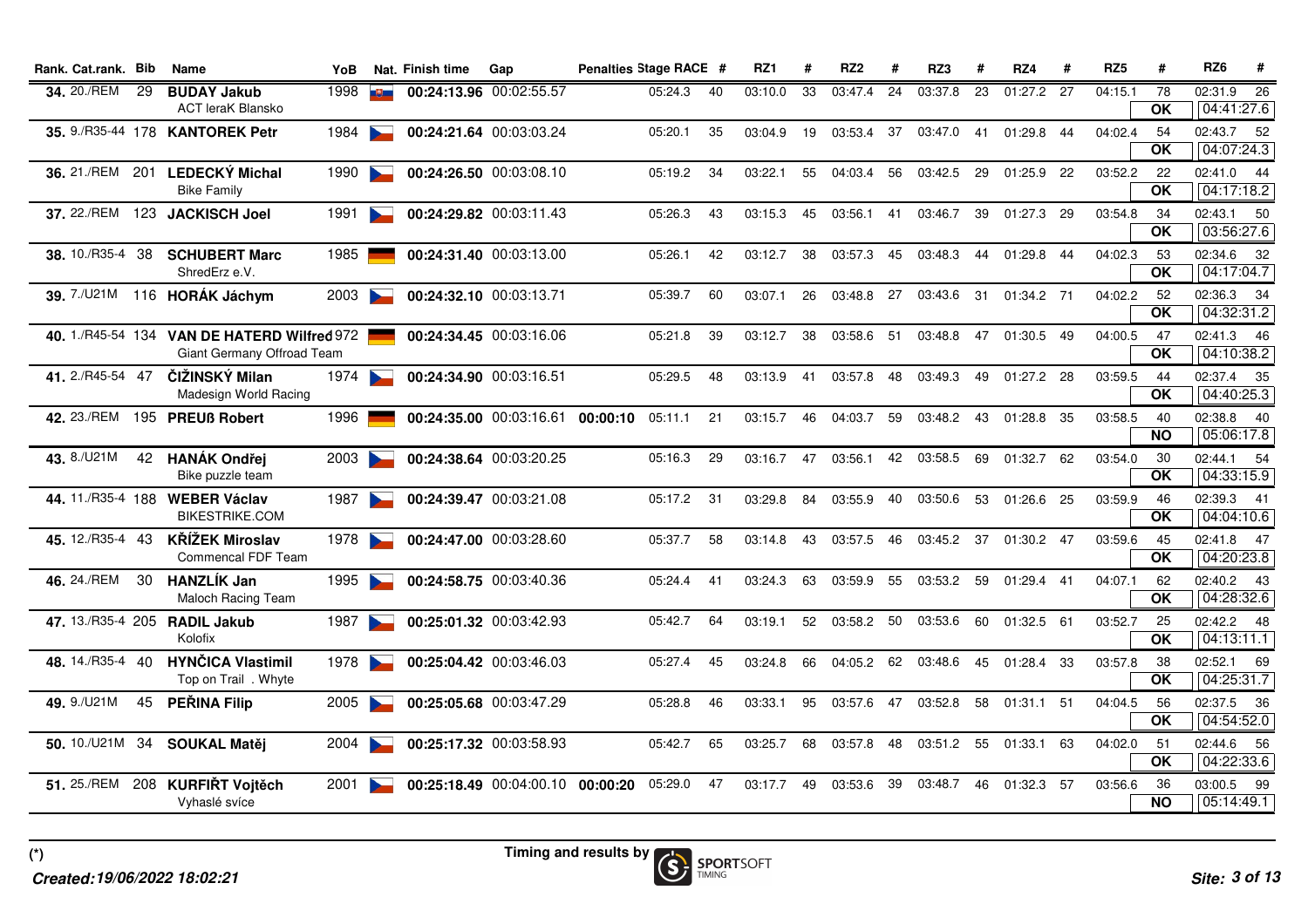| Rank. Cat.rank. Bib      |    | Name                                                                    | YoB  |                       | Nat. Finish time        | Gap                     | Penalties Stage RACE # |     | RZ1     | #  | RZ <sub>2</sub> | #  | RZ3        | #    | RZ4                   | #   | RZ <sub>5</sub> | #                 | RZ6<br>#                  |
|--------------------------|----|-------------------------------------------------------------------------|------|-----------------------|-------------------------|-------------------------|------------------------|-----|---------|----|-----------------|----|------------|------|-----------------------|-----|-----------------|-------------------|---------------------------|
| <b>52.</b> 15./R35-4 177 |    | FABIŠOVSKÝ Ladislav 1981<br><b>CYKLOTEAM OSTROV</b>                     |      |                       | 00:25:21.90 00:04:03.51 |                         | 05:32.0                | 50  | 03:23.2 | 61 | 03:59.8         | 54 | 03:52.7    | 57   | 01:33.1               | 63  | 04:07.3         | 64<br><b>OK</b>   | 02:53.5 76<br>04:20:49.0  |
|                          |    | 53. 11./U21M 102 KUČERA Martin                                          | 2004 | $\sim$                |                         | 00:25:22.70 00:04:04.30 | 05:33.9                | 52  | 03:27.7 | 73 | 04:06.9         | 66 | 03:48.9    | 48   | 01:33.6               | 69  | 04:07.2         | 63<br>OK          | 02:44.2 55<br>04:29:47.1  |
|                          |    | 54. 26./REM 152 PFEIFFER Felix                                          | 1988 | $\sim$                |                         | 00:25:25.70 00:04:07.30 | 05:31.2                | 49  | 03:32.6 | 92 | 04:04.1         | 60 | 03:52.6    | 56   | 01:32.4               | 59  | 04:06.8         | 61<br>OK          | 02:45.8 59<br>04:05:31.1  |
|                          |    | 55. 16./R35-4 51 PECINA Robert                                          | 1985 | $\sum$                |                         | 00:25:27.01 00:04:08.62 | 05:32.2                | 51  | 03:20.1 | 53 | 04:03.6 58      |    | 04:03.6    | - 76 | 01:33.7 70            |     | 04:09.7         | 68<br><b>OK</b>   | 02:43.8 53<br>03:53:14.0  |
|                          |    | 56. 12./U21M 216 LAMMINGER Lukas                                        | 2003 |                       |                         | 00:25:27.85 00:04:09.46 | 05:43.3                | 68  | 03:17.3 | 48 | 03:59.0 52      |    | 03:55.5    | 61   | 01:29.9               | 46  | 04:03.7         | 55<br><b>OK</b>   | 02:58.9 94<br>04:28:22.9  |
| <b>57.</b> 27./REM       |    | 27 ZAJAC Filip<br>Vyhaslé svíce                                         | 2001 | $\sim$                |                         | 00:25:36.41 00:04:18.02 | 05:59.2                | 95  | 03:12.7 | 38 | 04:26.7 100     |    | 03:49.8    | 51   | 01:32.1               | 55  | 03:57.5         | -37<br><b>NO</b>  | 02:38.2 38<br>05:13:39.5  |
| 58. 28./REM              |    | 104 WÄCHTLER Kevin<br>ShredErz e.V.                                     | 1998 |                       |                         | 00:25:44.56 00:04:26.17 | 05:45.6                | 72  | 03:27.4 | 70 | 04:04.3 61      |    | 03:58.2 67 |      | 01:32.4               | -58 | 04:08.4         | 65<br><b>OK</b>   | 02:48.1 61<br>04:08:06.0  |
| 59. 29./REM              |    | 60 NIRNBERG Petr                                                        | 1990 | $\blacktriangleright$ |                         | 00:25:46.17 00:04:27.77 | 05:37.0                | 57  | 03:31.2 | 88 | 04:09.7 69      |    | 03:58.3    | 68   | 01:36.4               | 82  | 04:10.0         | -70<br><b>OK</b>  | 02:43.4 51<br>03:59:34.6  |
| 60. 3./R45-54 50         |    | <b>HYNČICA Petr</b><br>Top no Trail                                     | 1973 | $\sim$                |                         | 00:25:47.65 00:04:29.26 | 05:44.9                | 71  | 03:29.0 | 81 | 04:06.3 64      |    | 04:05.6    | 83   | 01:33.3 67            |     | 04:08.9         | 66<br><b>OK</b>   | 02:39.3 42<br>04:33:40.1  |
|                          |    | 61. 30./REM 210 WATOLLIK Markus<br>Vielsackantrieb / ShredErz e.V.      | 1989 |                       | 00:25:50.41 00:04:32.01 |                         | 05:37.7                | 59  | 03:22.2 | 56 | 04:13.5 75      |    | 04:04.5    | 80   | 01:33.2 65            |     | 04:13.8         | -77<br><b>OK</b>  | 02:45.3 58<br>04:50:32.9  |
|                          |    | 62. 31./REM 191 BALOUS Martin<br>MONDRAKER ENDURO TEAM                  | 1998 |                       |                         | 00:25:52.43 00:04:34.04 | 05:42.9                | 67  | 03:35.7 | 99 | 04:13.3 74      |    |            |      | 03:58.8 70 01:33.2 65 |     | 04:01.8         | 50<br><b>OK</b>   | 02:46.4 60<br>04:16:14.3  |
|                          |    | 63. 13./U21M 194 VLAS Jakub<br>Kolofix - Reclino racing team            | 2003 | $\sim$                |                         | 00:25:56.49 00:04:38.10 | 06:05.7                | 108 | 03:28.0 | 77 | 03:57.0 44      |    | 03:56.6    | 63   | 01:34.3 73            |     | 04:06.5         | 60<br><b>OK</b>   | 02:48.1 62<br>04:47:45.8  |
| 64, 32./REM              |    | 141 FLÖRKE-STAATS Malte 1992                                            |      |                       |                         | 00:25:59.17 00:04:40.78 | 05:57.2                | 90  | 03:22.9 | 58 | 04:07.7 67      |    | 04:01.0 73 |      | 01:29.7               | -43 | 04:05.4         | 58<br><b>OK</b>   | 02:55.0 82<br>04:04:19.2  |
| 65, 33./REM              | 58 | <b>RÖTSCHKE Erik</b>                                                    | 2001 |                       |                         | 00:25:59.26 00:04:40.87 | 05:26.9                | 44  | 03:11.8 | 36 | 03:56.9         | 43 | 03:55.8    | 62   | 01:32.5               | 60  | 04:05.0         | -57<br><b>OK</b>  | 03:50.3 138<br>04:42:32.3 |
| 66. $1./R55+$            |    | 74 SZEP Milan<br><b>BIKESTRIKE.COM</b>                                  | 1966 |                       | 00:26:02.30 00:04:43.91 |                         | 05:45.7                | -73 | 03:27.9 | 75 | 04:15.8 80      |    | 03:57.1    | 64   | 01:34.2 72            |     | 04:06.1         | 59<br><b>OK</b>   | 02:55.1 83<br>04:04:17.3  |
|                          |    | 67. 4./R45-54 54 STEJSKAL - VELOSERV1975<br><b>VELOSERVIS RACE BIKE</b> |      |                       |                         | 00:26:06.08 00:04:47.69 | 05:46.4                | 74  | 03:34.4 | 98 | 04:06.4 65      |    | 03:57.5    | 65   | 01:33.5               | 68  | 04:09.2         | 67<br><b>OK</b>   | 02:58.5 91<br>04:35:12.1  |
| 68, 34./REM              | 64 | <b>MIKO Ladislav</b>                                                    | 1989 |                       |                         | 00:26:07.99 00:04:49.60 | 05:40.2                | 61  | 03:24.3 | 63 | 04:12.2 72      |    | 03:57.9    | 66   | 01:39.1               | 96  | 04:22.5         | 93<br><b>OK</b>   | 02:51.6 68<br>04:27:44.5  |
|                          |    | 69. 17./R35-4 635 KYKAL Petr                                            | 1985 |                       |                         | 00:26:11.90 00:04:53.50 | 05:41.0                | 62  | 03:28.7 | 79 | 04:14.2 77      |    | 04:09.1    | 90   | 01:31.9 53            |     | 04:16.3         | - 79<br><b>OK</b> | 02:50.5 66<br>04:39:13.4  |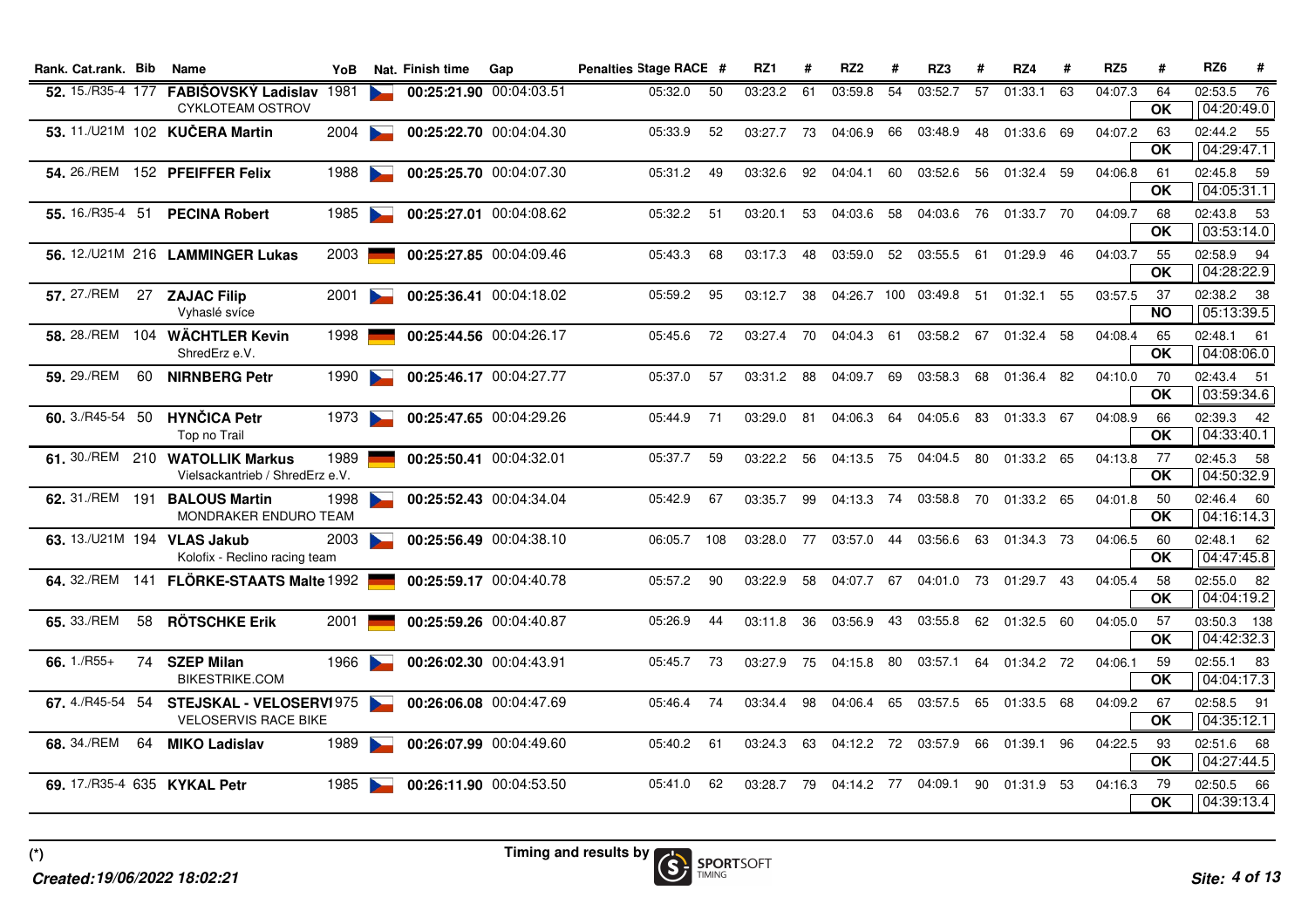| Rank. Cat.rank. Bib     |     | <b>Name</b>                                                    | YoB  |                       | Nat. Finish time        | Gap                     | Penalties Stage RACE # |     | RZ1     | #   | RZ <sub>2</sub> | #  | RZ3                 | #  | RZ4                     | #  | RZ <sub>5</sub> | #                               | RZ <sub>6</sub>           | #  |
|-------------------------|-----|----------------------------------------------------------------|------|-----------------------|-------------------------|-------------------------|------------------------|-----|---------|-----|-----------------|----|---------------------|----|-------------------------|----|-----------------|---------------------------------|---------------------------|----|
| <b>70.</b> 18./R35-4 48 |     | <b>ČERMÁK Michal</b>                                           | 1981 | $\blacksquare$        |                         | 00:26:12.55 00:04:54.16 | 05:34.8                | 54  | 03:33.4 | 96  | 04:05.8         | 63 | 04:23.0 115         |    | 01:34.7                 | 76 | 04:12.0         | 72<br>OK                        | 02:48.7<br>04:32:16.9     | 63 |
| 71, 35./REM             | 57  | <b>ARNHOLD Lucas</b><br>ShredErz e.V.                          | 1995 |                       |                         | 00:26:13.25 00:04:54.86 | 05:47.1                | 76  | 03:24.1 | 62  | 04:09.0         | 68 | 04:02.5             | 75 | 01:38.1                 | 89 | 04:13.7         | 75<br>$\overline{\mathsf{OK}}$  | 02:58.6 92<br>04:30:21.6  |    |
| 72. 36./REM             | 46  | SÝKORA Pavel                                                   | 1995 | $\sim$                |                         | 00:26:17.45 00:04:59.06 | 05:53.2                | 85  | 03:29.3 | 82  | 04:10.7 71      |    | 04:00.2 71          |    | 01:37.7 87              |    | 04:11.7         | 71<br>$\overline{OK}$           | 02:54.3 77<br>04:44:14.3  |    |
|                         |     | 73. 37./REM 187 ENSTRÖM Vincent                                | 1992 |                       |                         | 00:26:27.95 00:05:09.55 | 05:48.7                | 81  | 03:30.6 | 85  | 04:17.2 88      |    | 04:06.5             | 85 | 01:31.9                 | 53 | 04:20.6         | 88<br><b>OK</b>                 | 02:52.2 71<br>04:47:28.3  |    |
|                         |     | 74. 38./REM 127 BARTHOLOME Benjamin 988<br>Bike24 Racing Squad |      |                       |                         | 00:26:30.76 00:05:12.37 | 07:26.1                | 153 | 03:08.1 | 29  | 03:51.4         | 33 | 03:50.4             | 52 | 01:30.5                 | 50 | 03:58.9         | -43<br>OK                       | 02:45.1 57<br>04:45:49.6  |    |
|                         |     | 75. 19./R35-4 110 WALTER Christian                             | 1987 | $\sim$                | 00:26:35.80 00:05:17.41 |                         | 05:47.7                | 77  | 03:46.8 |     | 114 04:13.3 73  |    | 04:05.1             | 82 | 01:35.9 81              |    | 04:13.7         | 74<br>OK                        | 02:53.1 74<br>04:10:48.0  |    |
| <b>76.</b> 39./REM      | 59  | <b>BUREŠ Miroslav</b><br>ČOV Expert racing                     | 1989 | $\mathbf{r}$          |                         | 00:26:36.74 00:05:18.35 | 05:54.8                | 89  | 03:27.5 | 72  | 04:22.8         | 96 | 04:04.4             | 79 | 01:35.1                 | 78 | 04:19.4         | 86<br>OK                        | 02:52.5 72<br>04:19:37.4  |    |
|                         |     | 77. 20./R35-4 197 LOS Rostislav                                | 1983 | $\sim$                |                         | 00:26:38.31 00:05:19.92 | 05:58.6                | 93  | 03:28.4 | 78  | 04:14.7 78      |    | 04:07.4             | 87 | 01:35.2 80              |    | 04:18.9         | 84<br>OK                        | 02:54.9 81<br>04:22:47.4  |    |
|                         |     | 78. 14./U21M 62 HALUZA Tomáš<br>Enduro Beast Brno              | 2005 | $\sim$                | 00:26:46.30 00:05:27.91 |                         | 05:53.4                | 86  | 03:23.2 | 60  | 04:16.9         | 85 | 04:08.9             | 89 | 01:35.1                 | 79 | 04:13.7         | 76<br>OK                        | 03:14.7 116<br>04:56:54.5 |    |
|                         |     | 79. 21./R35-4 114 ČERVENÝ Štěpán<br>Gigantic Racing Team       | 1987 | $\sim$                |                         | 00:26:49.38 00:05:30.99 | 05:48.2                | 80  | 03:42.0 | 110 | 04:17.2 89      |    |                     |    | 04:20.8 111 01:34.5 75  |    | 04:13.4         | 73<br>OK                        | 02:53.0 73<br>04:38:50.0  |    |
| 80.5./R45-54 106        |     | ŠŤASTNÝ Marek<br>Happy Boys                                    | 1975 | $\blacktriangleright$ |                         | 00:26:50.40 00:05:32.00 | 05:47.8                | 78  | 03:25.1 | 67  | 04:16.3         | 82 |                     |    | 04:17.2 101 01:34.5 74  |    | 04:21.5         | 90<br>OK                        | 03:07.7 105<br>04:14:29.6 |    |
|                         |     | 81. 15./U21M 153 VEJNAR Samuel<br>GIANT cycling team           | 2005 | $\sim$                |                         | 00:26:54.65 00:05:36.25 | 08:01.2                | 157 | 03:18.5 | 51  | 03:49.8         | 30 | 03:48.1             |    | 42 01:30.4              | 48 | 03:54.3         | 31<br><b>OK</b>                 | 02:32.1 27<br>04:31:12.1  |    |
| 82. 6./R45-54 55        |     | <b>KOPECKÝ Michal</b><br>Pepebike Brno                         | 1976 | $\sim$                |                         | 00:26:56.46 00:05:38.07 | 05:54.7                | 88  | 03:32.6 | 93  | 04:20.6         | 95 | 04:03.7 77          |    | 01:36.8 83              |    | 04:27.5         | 105<br><b>OK</b>                | 03:00.0 97<br>04:19:18.6  |    |
| 83, 40./REM             |     | 52 VALA Lukáš                                                  | 1990 | $\blacktriangleright$ |                         | 00:26:56.51 00:05:38.12 | 05:42.4                | 63  | 03:21.7 | 54  | 04:16.7         | 83 |                     |    | 04:35.8 130 01:40.6 109 |    | 04:27.0         | 103<br><b>OK</b>                | 02:52.1 69<br>04:40:00.2  |    |
| 84. 22./R35-4 49        |     | <b>BRÁT Matěj</b><br><b>BLUE FLY enduro team</b>               | 1978 | $\sum$                | 00:26:59.90 00:05:41.51 |                         | 06:00.7                | 98  | 03:27.4 | 71  | 04:17.2 87      |    | 04:04.3             | 78 | 01:37.6 86              |    | 04:24.2         | 98<br><b>OK</b>                 | 03:08.2 107<br>04:53:54.8 |    |
|                         |     | 85. 41./REM 119 MUŽÍK Jakub<br>MONDRAKER ENDURO TEAM           | 1993 | $\sim$                |                         | 00:27:02.59 00:05:44.20 | 06:14.9                | 114 | 03:28.0 | 76  | 04:10.5 70      |    | 04:00.9             |    | 72 01:38.7 94           |    | 04:25.9         | 100<br>$\overline{\mathsf{OK}}$ | 03:03.5 100<br>04:30:39.0 |    |
| 86, 42./REM             | 63  | <b>KUBEC Martin</b>                                            | 1999 |                       |                         | 00:27:08.40 00:05:50.00 | 05:48.9                | 82  | 03:39.3 |     | 104 04:45.6 126 |    | 04:05.9             | 84 | 01:34.7 77              |    | 04:18.8         | -83<br>$\overline{\mathsf{OK}}$ | 02:54.9 80<br>04:55:53.8  |    |
| 87.1./RZ                | 81. | <b>BALÍKOVÁ Pavla</b><br>Barneycycle.cz                        | 1988 | $\sim$                |                         | 00:27:08.51 00:05:50.12 | 05:58.8                | 94  | 03:31.1 | 86  |                 |    | 04:27.1 102 04:11.0 | 95 | 01:39.1                 | 97 | 04:21.8         | 91<br>OK                        | 02:59.4 95<br>04:23:01.7  |    |
|                         |     |                                                                |      |                       |                         |                         |                        |     |         |     |                 |    |                     |    |                         |    |                 |                                 |                           |    |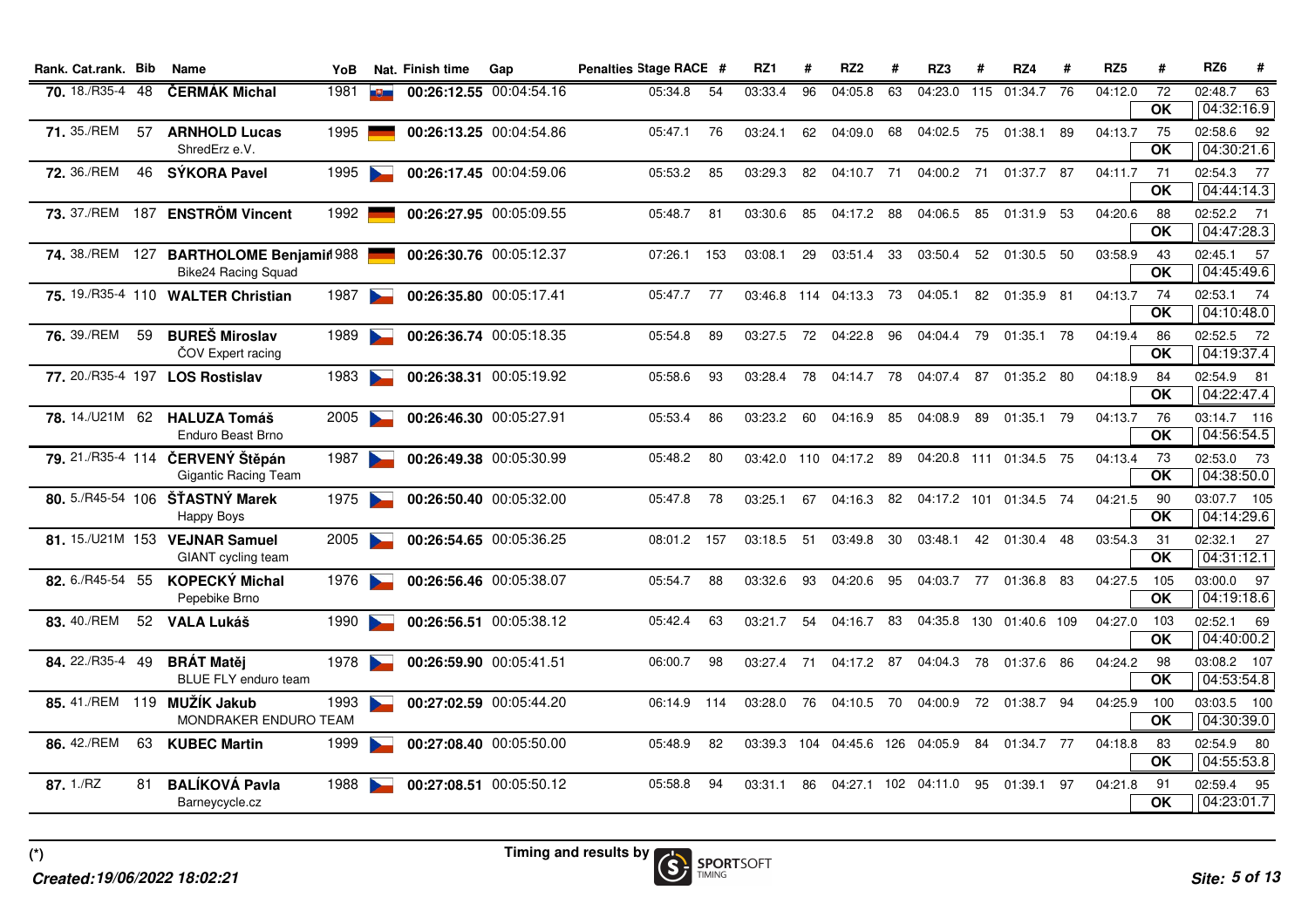| Rank, Cat.rank, Bib |    | Name                                                      | <b>YoB</b> |                          | Nat. Finish time | Gap                     | Penalties Stage RACE #                   |             |     | RZ1         | #   | RZ <sub>2</sub>         | #  | RZ3                                           | #    | RZ4                     | #   | RZ <sub>5</sub> | #                     | RZ <sub>6</sub>           | #  |
|---------------------|----|-----------------------------------------------------------|------------|--------------------------|------------------|-------------------------|------------------------------------------|-------------|-----|-------------|-----|-------------------------|----|-----------------------------------------------|------|-------------------------|-----|-----------------|-----------------------|---------------------------|----|
| 88. 23./R35-4 174   |    | <b>DOUBEK Jan</b><br>www.dropit.cz                        | 1985       |                          |                  | 00:27:09.40 00:05:51.01 |                                          | 06:02.7     | 102 | 03:40.9     | 108 | 04:20.5                 | 94 | 04:10.5                                       | 94   | 01:38.4                 | 92  | 04:16.7         | 81<br>OK              | 02:59.4<br>04:14:55.2     | 96 |
| 89.43./REM          | 65 | <b>MÍKA Antonín</b><br>Commencal FDF Team                 | 1992       |                          |                  | 00:27:09.71 00:05:51.31 |                                          | 06:11.6 113 |     |             |     | 03:45.9 113 04:14.1     | 76 | 04:04.7                                       | 81   | 01:38.6                 | -93 | 04:17.8         | 82<br>$\overline{OK}$ | 02:56.9 86<br>04:30:44.3  |    |
|                     |    | 90. 44./REM 631 BRETHAUER Luis                            | 1992       |                          |                  | 00:27:17.25 00:05:58.85 |                                          | 05:00.5     | 12  | 03:11.4     | 34  | 04:17.1 86              |    | 03:36.3                                       | 19   | 01:23.7 13              |     | 03:53.9         | 29<br>$\overline{OK}$ | 05:54.0 141<br>04:47:28.2 |    |
|                     |    | 91. 45./REM 130 HILDEBRAND Arne                           | 1997       |                          |                  | 00:27:19.44 00:06:01.05 |                                          | 06:02.1     | 101 | 03:50.6     |     | 120 04:17.9 90          |    | 04:10.5                                       | - 93 | 01:37.5 85              |     | 04:22.8         | 95<br><b>OK</b>       | 02:57.7 89<br>04:24:52.0  |    |
|                     |    | 92. 46./REM 206 GAJDŮŠEK Ondřej<br>Maloch Racing Team     | 1990       |                          |                  | 00:27:22.31 00:06:03.91 |                                          | 06:03.3     | 104 | 03:39.3     |     | 105 04:27.3 103         |    | 04:18.1  103  01:38.1                         |      |                         | -90 | 04:21.4         | 89<br>OK              | 02:54.6 78<br>04:21:56.7  |    |
|                     |    | 93. 47./REM 189 BARTOŠEK Lukáš<br>MONDRAKER ENDURO TEAM   | 1988       |                          |                  | 00:27:26.84 00:06:08.45 |                                          | 05:53.1     | 84  | 03:41.4 109 |     |                         |    | 04:37.9 116 04:18.8 105 01:37.9               |      |                         | 88  | 04:22.6         | 94<br><b>NO</b>       | 02:54.8 79<br>05:03:14.1  |    |
|                     |    | 94. 48./REM 214 ERDMANN Pascal<br>Radsport Erdmann Racing | 1996       |                          |                  | 00:27:30.00 00:06:11.61 |                                          | 05:57.9     | 92  | 03:32.1     | 90  | 04:28.4 106             |    | 04:20.5 109 01:39.1                           |      |                         | 98  | 04:26.6         | 102<br>OK             | 03:05.1 101<br>04:25:48.0 |    |
| 95. 24./R35-4 69    |    | <b>VACEK Radek</b>                                        | 1981       | $\sim$                   |                  | 00:27:31.35 00:06:12.96 |                                          | 06:08.4 111 |     |             |     | 03:51.1 121 04:20.2 93  |    | 04:10.4                                       |      | 92 01:39.2 99           |     | 04:23.8         | 97<br>OK              | 02:57.9 90<br>04:06:58.3  |    |
| 96.49./REM          | 86 | TRPĚLKA Kryštof                                           | 1994       | $\sim$                   |                  | 00:27:33.10 00:06:14.70 |                                          | 06:03.6     | 105 | 03:39.0     |     | 103 04:29.6 107         |    | 04:21.4 112 01:39.9 106                       |      |                         |     | 04:28.5         | 107<br>OK             | 02:51.0 67<br>04:27:38.6  |    |
| 97. 25./R35-4 72    |    | <b>REINECKER Jens</b>                                     | 1987       |                          |                  | 00:27:33.19 00:06:14.80 |                                          | 05:43.3     | 69  |             |     | 03:51.2 122 04:57.3 137 |    | 04:09.2 91                                    |      | 01:39.2 99              |     | 04:22.4         | 92<br>OK              | 02:50.2 65<br>04:05:05.9  |    |
| 98. 26./R35-4 95    |    | TEJKAL Zbyněk<br>AMOKbikers                               | 1983       | $\overline{\phantom{a}}$ |                  | 00:27:34.79 00:06:16.40 |                                          | 06:26.2     | 124 | 03:24.4     | 65  | 04:23.9 97              |    | 04:12.5                                       | 96   | 01:43.0 116             |     | 04:19.1         | 85<br><b>OK</b>       | 03:05.5 102<br>04:41:43.3 |    |
| 99.50./REM 77       |    | JAROŠ Milan                                               | 1994       | $\sim$                   |                  | 00:27:35.09 00:06:16.70 |                                          | 05:54.2     | 87  | 03:32.9     | 94  | 04:27.4 104 04:08.9     |    |                                               | 88   | 01:40.6 108             |     | 04:38.0         | 118<br><b>OK</b>      | 03:12.8 113<br>04:59:22.9 |    |
|                     |    | 100. 27./R35-4 129 BAUER Philipp<br>Velopogo              | 1981       |                          |                  | 00:27:35.42 00:06:17.02 |                                          | 06:02.0     | 100 |             |     | 03:43.1 111 04:16.8 84  |    |                                               |      | 04:19.0 106 01:39.7 105 |     | 04:27.2 104     | <b>OK</b>             | 03:07.3 104<br>04:25:33.0 |    |
|                     |    | 101. 28./R35-4 630 JETMAR Jirka                           | 1983       | <b>Property</b>          |                  |                         | 00:27:41.49 00:06:23.10 00:00:40 05:59.4 |             | 96  | 03:31.1     | 87  | 04:15.5 79              |    | 04:06.6                                       | 86   | 01:41.0 111             |     | 04:32.0         | 112<br><b>NO</b>      | 02:55.6 84<br>05:23:14.1  |    |
|                     |    | 102. 16./U21M 170 MLEJNEK Matouš                          | 2003       |                          |                  | 00:27:50.40 00:06:32.01 |                                          | 05:34.0     | 53  | 03:05.4     |     |                         |    | 21 07:29.1 152 03:40.3 27                     |      | 01:29.1 37              |     | 03:53.8         | 28<br><b>OK</b>       | 02:38.5 39<br>04:34:00.0  |    |
|                     |    | 103. 51./REM 151 WIELAND Sebastian                        | 1996       |                          |                  | 00:27:53.75 00:06:35.36 |                                          | 06:10.9 112 |     | 03:39.6     |     |                         |    | 106  04:34.9  114  04:19.2  108  01:39.7  104 |      |                         |     | 04:31.8         | 111<br><b>OK</b>      | 02:57.5 87<br>04:27:16.6  |    |
| $104.2 \sqrt{R55+}$ | 70 | <b>KRSEK Martin</b><br>MONDRAKER ENDURO TEAM              | 1966       | $\sim$                   |                  | 00:28:09.85 00:06:51.45 |                                          | 06:05.3     | 107 |             |     |                         |    | 04:06.9 137 04:33.9 112 04:13.1 97 01:39.2 99 |      |                         |     | 04:35.3 115     | <b>OK</b>             | 02:55.9 85<br>04:11:05.5  |    |
|                     |    | 105. 7./R45-54 213 SVOBODA Pavel<br><b>KSMKS</b>          | 1977       |                          |                  | 00:28:22.40 00:07:04.01 |                                          | 06:42.3     | 138 | 03:34.2     | 97  |                         |    | 04:26.8 101 04:16.6 100 01:40.9 110           |      |                         |     | 04:34.2 114     | OK.                   | 03:07.0 103<br>04:51:34.4 |    |
|                     |    |                                                           |            |                          |                  |                         |                                          |             |     |             |     |                         |    |                                               |      |                         |     |                 |                       |                           |    |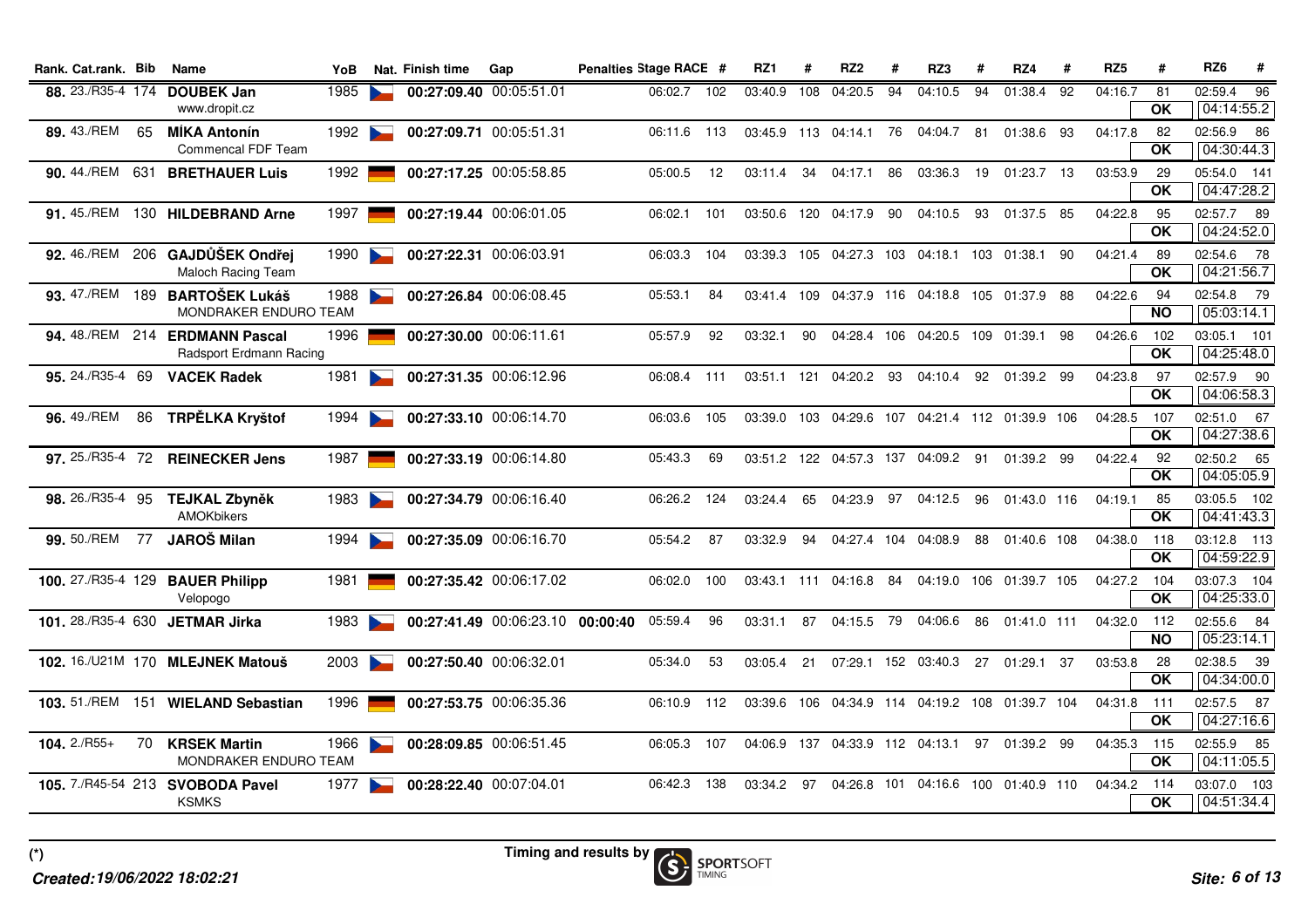| Rank. Cat.rank. Bib      | Name                                       | YoB                                                                                                                                                                                                                                                                                                                                                                                                                                                                                                |                               |                                                                                                                                                     | Gap              |                                                                                                                                                                                                                                                                                                                                                                                                                                                                         |         |     | RZ <sub>1</sub>                                                                                                                                                                                      | #   | RZ <sub>2</sub> | #  | RZ3     | #  | RZ4 | # | RZ <sub>5</sub>                                                                                                                                                                                                                                                                                                                                                                                                                                                                                                                                                                                                                                                                                                                                                                                                                                  | #                                                                                               | RZ <sub>6</sub><br>#                                                 |            |
|--------------------------|--------------------------------------------|----------------------------------------------------------------------------------------------------------------------------------------------------------------------------------------------------------------------------------------------------------------------------------------------------------------------------------------------------------------------------------------------------------------------------------------------------------------------------------------------------|-------------------------------|-----------------------------------------------------------------------------------------------------------------------------------------------------|------------------|-------------------------------------------------------------------------------------------------------------------------------------------------------------------------------------------------------------------------------------------------------------------------------------------------------------------------------------------------------------------------------------------------------------------------------------------------------------------------|---------|-----|------------------------------------------------------------------------------------------------------------------------------------------------------------------------------------------------------|-----|-----------------|----|---------|----|-----|---|--------------------------------------------------------------------------------------------------------------------------------------------------------------------------------------------------------------------------------------------------------------------------------------------------------------------------------------------------------------------------------------------------------------------------------------------------------------------------------------------------------------------------------------------------------------------------------------------------------------------------------------------------------------------------------------------------------------------------------------------------------------------------------------------------------------------------------------------------|-------------------------------------------------------------------------------------------------|----------------------------------------------------------------------|------------|
|                          |                                            | 1976                                                                                                                                                                                                                                                                                                                                                                                                                                                                                               |                               |                                                                                                                                                     |                  |                                                                                                                                                                                                                                                                                                                                                                                                                                                                         |         |     | 03:47.0                                                                                                                                                                                              | 115 | 04:25.6         | 99 |         |    |     |   | 04:28.0                                                                                                                                                                                                                                                                                                                                                                                                                                                                                                                                                                                                                                                                                                                                                                                                                                          | 106                                                                                             | 03:21.1 120                                                          |            |
|                          |                                            |                                                                                                                                                                                                                                                                                                                                                                                                                                                                                                    | $\sim$                        |                                                                                                                                                     |                  |                                                                                                                                                                                                                                                                                                                                                                                                                                                                         |         |     |                                                                                                                                                                                                      |     |                 |    |         |    |     |   |                                                                                                                                                                                                                                                                                                                                                                                                                                                                                                                                                                                                                                                                                                                                                                                                                                                  | 113<br><b>OK</b>                                                                                | 02:57.5 87<br>04:20:43.2                                             |            |
|                          |                                            |                                                                                                                                                                                                                                                                                                                                                                                                                                                                                                    |                               |                                                                                                                                                     |                  |                                                                                                                                                                                                                                                                                                                                                                                                                                                                         |         |     | 03:56.6                                                                                                                                                                                              |     |                 |    |         |    |     |   |                                                                                                                                                                                                                                                                                                                                                                                                                                                                                                                                                                                                                                                                                                                                                                                                                                                  | - 117<br><b>OK</b>                                                                              | 03:09.7 110<br>04:12:09.9                                            |            |
|                          | Shredwear                                  |                                                                                                                                                                                                                                                                                                                                                                                                                                                                                                    |                               |                                                                                                                                                     |                  |                                                                                                                                                                                                                                                                                                                                                                                                                                                                         | 05:57.5 | 91  | 03:58.9                                                                                                                                                                                              |     |                 |    |         |    |     |   |                                                                                                                                                                                                                                                                                                                                                                                                                                                                                                                                                                                                                                                                                                                                                                                                                                                  | <b>OK</b>                                                                                       | 03:09.0 109<br>04:48:24.8                                            |            |
|                          |                                            |                                                                                                                                                                                                                                                                                                                                                                                                                                                                                                    |                               |                                                                                                                                                     |                  |                                                                                                                                                                                                                                                                                                                                                                                                                                                                         | 06:24.8 |     |                                                                                                                                                                                                      |     |                 |    |         |    |     |   |                                                                                                                                                                                                                                                                                                                                                                                                                                                                                                                                                                                                                                                                                                                                                                                                                                                  | 108<br>OK                                                                                       | 03:12.7 112<br>04:43:46.5                                            |            |
|                          |                                            | 1991                                                                                                                                                                                                                                                                                                                                                                                                                                                                                               |                               |                                                                                                                                                     |                  |                                                                                                                                                                                                                                                                                                                                                                                                                                                                         |         |     | 03:32.4                                                                                                                                                                                              | 91  |                 | 98 | 04:14.3 | 98 |     |   |                                                                                                                                                                                                                                                                                                                                                                                                                                                                                                                                                                                                                                                                                                                                                                                                                                                  | 140<br><b>OK</b>                                                                                | 03:16.6 117<br>04:43:26.9                                            |            |
|                          |                                            |                                                                                                                                                                                                                                                                                                                                                                                                                                                                                                    |                               |                                                                                                                                                     |                  |                                                                                                                                                                                                                                                                                                                                                                                                                                                                         | 07:19.8 | 150 |                                                                                                                                                                                                      |     |                 |    |         |    |     |   | 04:20.3                                                                                                                                                                                                                                                                                                                                                                                                                                                                                                                                                                                                                                                                                                                                                                                                                                          | -87<br><b>OK</b>                                                                                | 02:53.2 75<br>04:24:42.3                                             |            |
|                          | TREK CYKLO ŠAUER                           | 1984                                                                                                                                                                                                                                                                                                                                                                                                                                                                                               |                               |                                                                                                                                                     |                  |                                                                                                                                                                                                                                                                                                                                                                                                                                                                         | 06:34.8 |     |                                                                                                                                                                                                      |     |                 |    |         |    |     |   |                                                                                                                                                                                                                                                                                                                                                                                                                                                                                                                                                                                                                                                                                                                                                                                                                                                  | 101<br>ΟK                                                                                       | 03:09.9 111<br>04:34:13.6                                            |            |
| <b>114.</b> 9./R45-54 79 | RŮŽIČKA Tomáš<br>Hells boys                |                                                                                                                                                                                                                                                                                                                                                                                                                                                                                                    |                               |                                                                                                                                                     |                  |                                                                                                                                                                                                                                                                                                                                                                                                                                                                         |         |     | 03:36.6                                                                                                                                                                                              |     |                 |    |         |    |     |   |                                                                                                                                                                                                                                                                                                                                                                                                                                                                                                                                                                                                                                                                                                                                                                                                                                                  | OK                                                                                              | 03:29.4 134<br>04:41:30.2                                            |            |
|                          | ShredERZ                                   | 1988                                                                                                                                                                                                                                                                                                                                                                                                                                                                                               |                               |                                                                                                                                                     |                  |                                                                                                                                                                                                                                                                                                                                                                                                                                                                         | 05:43.5 | 70  |                                                                                                                                                                                                      |     |                 |    |         |    |     |   |                                                                                                                                                                                                                                                                                                                                                                                                                                                                                                                                                                                                                                                                                                                                                                                                                                                  | OK                                                                                              | 03:00.2 98<br>04:53:23.2                                             |            |
|                          |                                            |                                                                                                                                                                                                                                                                                                                                                                                                                                                                                                    |                               |                                                                                                                                                     |                  |                                                                                                                                                                                                                                                                                                                                                                                                                                                                         | 06:47.5 |     |                                                                                                                                                                                                      |     |                 |    |         |    |     |   |                                                                                                                                                                                                                                                                                                                                                                                                                                                                                                                                                                                                                                                                                                                                                                                                                                                  | 131<br>ΟK                                                                                       | 03:13.4 114<br>04:55:36.6                                            |            |
|                          | <b>AMOKbikers</b>                          | 1981                                                                                                                                                                                                                                                                                                                                                                                                                                                                                               |                               |                                                                                                                                                     |                  |                                                                                                                                                                                                                                                                                                                                                                                                                                                                         | 06:33.3 | 130 |                                                                                                                                                                                                      |     |                 |    |         |    |     |   |                                                                                                                                                                                                                                                                                                                                                                                                                                                                                                                                                                                                                                                                                                                                                                                                                                                  | 96<br>OK                                                                                        | 03:25.0 128<br>04:41:10.5                                            |            |
|                          | Haven Team                                 | 1974                                                                                                                                                                                                                                                                                                                                                                                                                                                                                               |                               |                                                                                                                                                     |                  |                                                                                                                                                                                                                                                                                                                                                                                                                                                                         | 06:32.3 | 129 | 04:14.6                                                                                                                                                                                              |     |                 |    |         |    |     |   |                                                                                                                                                                                                                                                                                                                                                                                                                                                                                                                                                                                                                                                                                                                                                                                                                                                  | 109<br>OK                                                                                       | 03:07.8 106<br>04:35:00.2                                            |            |
|                          | <b>ETO</b>                                 | 2004                                                                                                                                                                                                                                                                                                                                                                                                                                                                                               |                               |                                                                                                                                                     |                  |                                                                                                                                                                                                                                                                                                                                                                                                                                                                         | 08:57.1 |     | 03:23.0                                                                                                                                                                                              | 59  |                 |    |         |    |     |   | 04:16.6                                                                                                                                                                                                                                                                                                                                                                                                                                                                                                                                                                                                                                                                                                                                                                                                                                          | 80<br><b>OK</b>                                                                                 | 02:58.6 92<br>04:57:21.4                                             |            |
| <b>120.</b> 34./R35-4 94 | <b>KADLEC Bedřich</b><br><b>AMOKbikers</b> |                                                                                                                                                                                                                                                                                                                                                                                                                                                                                                    |                               |                                                                                                                                                     |                  |                                                                                                                                                                                                                                                                                                                                                                                                                                                                         | 06:25.7 |     |                                                                                                                                                                                                      |     |                 |    |         |    |     |   |                                                                                                                                                                                                                                                                                                                                                                                                                                                                                                                                                                                                                                                                                                                                                                                                                                                  | - 119<br><b>OK</b>                                                                              | 03:28.7 132<br>04:58:52.8                                            |            |
|                          |                                            |                                                                                                                                                                                                                                                                                                                                                                                                                                                                                                    |                               |                                                                                                                                                     |                  |                                                                                                                                                                                                                                                                                                                                                                                                                                                                         |         |     |                                                                                                                                                                                                      |     |                 |    |         |    |     |   |                                                                                                                                                                                                                                                                                                                                                                                                                                                                                                                                                                                                                                                                                                                                                                                                                                                  | 133<br><b>NO</b>                                                                                | 03:26.2 129<br>05:06:18.3                                            |            |
|                          |                                            |                                                                                                                                                                                                                                                                                                                                                                                                                                                                                                    |                               |                                                                                                                                                     |                  |                                                                                                                                                                                                                                                                                                                                                                                                                                                                         | 06:34.5 | 132 | 03:58.3                                                                                                                                                                                              |     |                 |    |         |    |     |   | 04:44.7                                                                                                                                                                                                                                                                                                                                                                                                                                                                                                                                                                                                                                                                                                                                                                                                                                          | 123<br><b>OK</b>                                                                                | 03:23.6 124<br>04:40:05.4                                            |            |
|                          | <b>ETBikez</b>                             |                                                                                                                                                                                                                                                                                                                                                                                                                                                                                                    |                               |                                                                                                                                                     |                  |                                                                                                                                                                                                                                                                                                                                                                                                                                                                         |         |     |                                                                                                                                                                                                      |     |                 |    |         |    |     |   | 04:49.7                                                                                                                                                                                                                                                                                                                                                                                                                                                                                                                                                                                                                                                                                                                                                                                                                                          | 130<br><b>OK</b>                                                                                | 03:23.4 123<br>04:21:49.0                                            |            |
|                          |                                            | 106. 8./R45-54 185 BRONCEK Petr<br>56 DVOŘÁČEK Petr<br>108. 29./R35-4 128 PETZOLD Marcel<br>109. 30./R35-4 100 MATOUŠEK Matěj<br>110. 31./R35-4 183 MĚŘÍNSKÝ Radek<br>111. 53./REM 167 HEPPNER Nico<br>113. 32./R35-4 181 BLAHA Jan<br>115. 54./REM 211 DALITZ Robert<br>116. 55./REM 137 VOLKMANN Jannik<br>117. 33./R35-4 83 HLADÍLEK JIří<br>118. 10./R45-5 190 HANÁK Petr<br>119. 17./U21M 209 GAJDA Martin<br>121. 18./U21M 165 ZECK Paul<br>92 PROKEŠ Tomáš<br>123. 35./R35-4 217 BROZ Radek | Galaxy Cyklošvec Stevens team | 1988<br>1986<br>ShredERZ Mountainbike Initiative e.V.<br>1987<br>1982<br>82 DRENGUBÁKOVÁ Andrei 990<br>1973<br>1993<br>1982<br>2002<br>1992<br>1983 | Nat. Finish time | 00:28:28.80 00:07:10.41<br>00:28:30.36 00:07:11.97<br>00:28:30.80 00:07:12.40<br>00:28:36.06 00:07:17.66<br>00:28:59.96 00:07:41.57<br>00:29:05.31 00:07:46.92<br>00:29:06.40 00:07:48.01<br>00:29:08.94 00:07:50.55<br>00:29:19.60 00:08:01.21<br>00:29:19.64 00:08:01.25<br>00:29:24.21 00:08:05.81<br>00:29:28.27 00:08:09.88<br>00:29:32.35 00:08:13.96<br>00:29:39.36 00:08:20.97<br>00:29:51.64 00:08:33.25<br>00:29:56.33 00:08:37.94<br>00:29:58.63 00:08:40.24 |         |     | Penalties Stage RACE #<br>06:21.6 117<br>06:06.2 109<br>06:21.7 118<br>-121<br>06:25.2 122<br>134<br>06:23.2 119<br>141<br>161<br>123<br>00:29:53.49 00:08:35.09 00:00:10 06:35.2 135<br>06:51.0 142 |     |                 |    | 04:24.8 |    |     |   | 04:24.0 116 01:41.4 113<br>03:50.0 119 04:50.7 131 04:31.5 126 01:40.4 107<br>127  04:27.5  105  04:17.3  102  01:41.0  111<br>129  04:49.0  129  04:27.5  120  01:38.3  91<br>03:54.7 124 04:44.2 124 04:28.1 122 01:44.1 118<br>01:59.3 139<br>04:02.2 132 04:32.0 109 04:19.1 107 01:39.6 103<br>03:59.2 130 04:47.8 128 04:28.0 121 01:42.2 115<br>102 04:34.8 113 04:18.2 104 02:08.9 140<br>03:49.6 118 04:32.1 110 06:03.4 145 01:38.7 95<br>03:45.1 112 04:41.1 118 04:20.7 110 01:45.7 123<br>04:09.3 138 04:44.9 125 04:22.3 114 01:49.8 130<br>142  04:50.1  130  04:31.2  125  01:44.4  119<br>04:30.0 108 04:01.7 74 01:32.2 56<br>04:03.2 133 04:51.2 132 04:33.2 127 01:50.8 132<br>03:36.1 100 04:59.5 140 04:25.6 118 01:47.5 127<br>128 04:53.5 134 04:30.5 124 01:50.8 133<br>03:52.2 123 04:42.4 121 04:28.6 123 01:51.0 134 | 04:33.8<br>04:31.1<br>05:12.5<br>04:26.6<br>04:50.5<br>04:23.4<br>04:31.6<br>04:38.6<br>04:53.1 | <b>OK</b><br>04:36.8<br>04:35.7<br>116<br>04:48.2 128<br>04:31.8 110 | 04:16:30.5 |

**(\*)**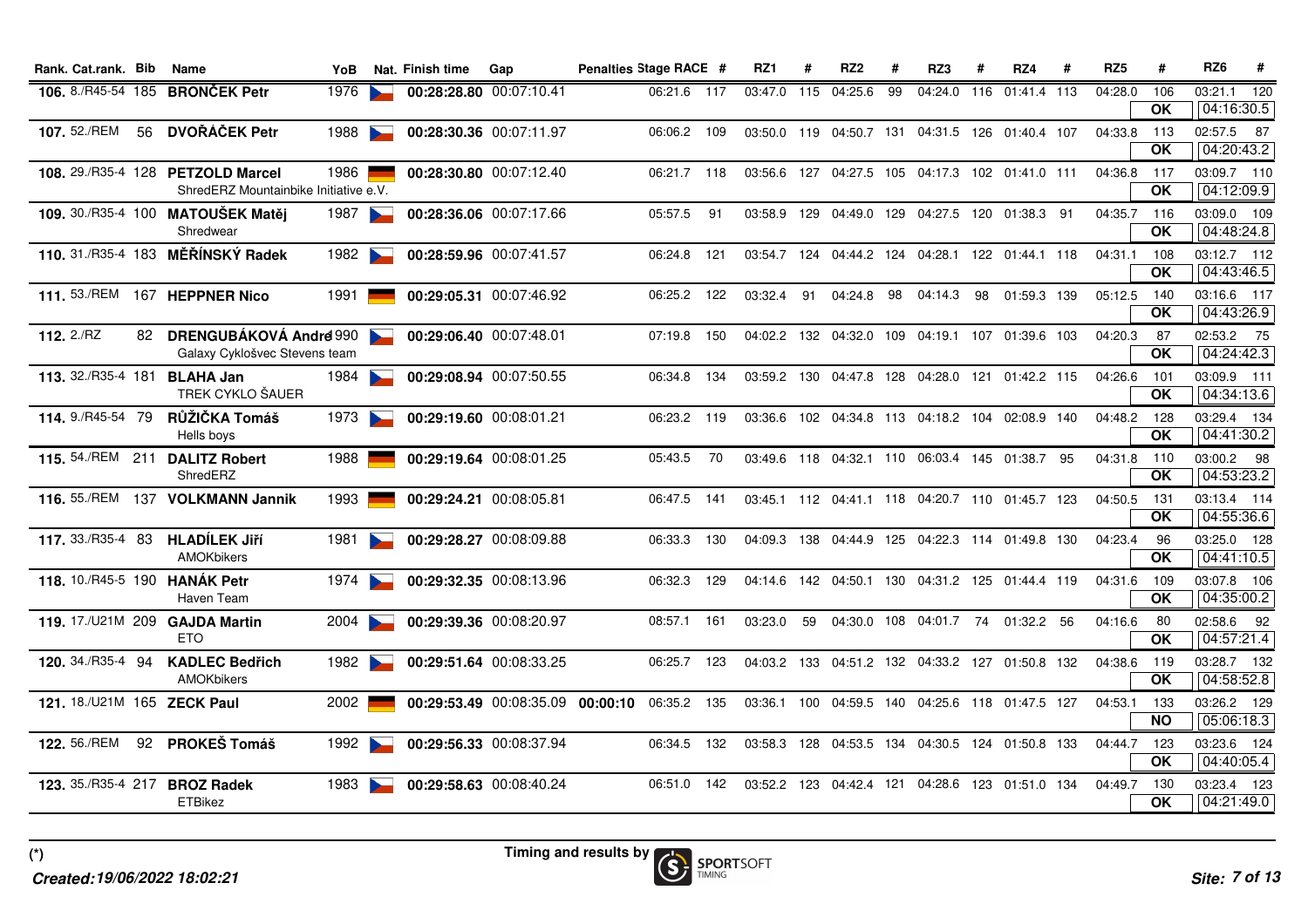| Rank. Cat.rank. Bib            |    | Name                                                        | YoB    | Nat. Finish time        | Gap                              | Penalties Stage RACE # |             |       | RZ1     | #   | RZ <sub>2</sub>                                        | -#  | RZ3     | #   | RZ4             | # | RZ <sub>5</sub> | #                | RZ6<br>#                     |
|--------------------------------|----|-------------------------------------------------------------|--------|-------------------------|----------------------------------|------------------------|-------------|-------|---------|-----|--------------------------------------------------------|-----|---------|-----|-----------------|---|-----------------|------------------|------------------------------|
| 124.3/RZ                       | 97 | <b>POPOVOVÁ Natálie</b><br>King's Cycles                    | 1995   |                         | 00:30:11.59 00:08:53.20          | 06:30.5                |             | 127   | 04:20.6 | 144 | 04:53.7                                                | 135 | 04:37.2 | 133 | 01:45.1 120     |   | 04:45.0         | 124<br><b>OK</b> | 03:19.2<br>119<br>04:49:17.6 |
| 125, 36./R35-4 84              |    | ČIKL Miloš<br><b>MONDRAKER ENDURO TEAM</b>                  | 1983   |                         | 00:30:12.16 00:08:53.77          |                        | 06:37.2 137 |       |         |     | 04:06.1 136 04:52.6 133 04:33.4 129 01:46.6 126        |     |         |     |                 |   | 04:46.6         | 125<br><b>OK</b> | 03:29.3 133<br>04:28:00.4    |
| 126. 37./R35-4 192 VLAS Lukáš  |    | CompoTech Plus Sušice                                       | 1986   |                         | 00:30:16.35 00:08:57.96          | 06:54.1                |             | 143   |         |     | 03:56.5 126 04:42.5 122 04:36.0 131 01:53.4 137        |     |         |     |                 |   | 04:49.6         | 129<br><b>OK</b> | 03:24.0 125<br>04:49:08.0    |
| 127.19./U21M 91                |    | ŠVRČINA Jiří<br><b>Enduro Beast Brno</b>                    | 2004   |                         | 00:30:18.88 00:09:00.49          | 06:34.7                |             | 133   |         |     | 03:48.4 117 04:46.5 127 04:44.8 138 01:49.3 129        |     |         |     |                 |   | 05:10.3         | 139<br><b>OK</b> | 03:24.6 126<br>04:52:56.1    |
|                                |    | 128. 57./REM 172 STELZER Lukas<br>Vielsackantrieb           | 1994   |                         | 00:30:25.36 00:09:06.96          | 06:28.1                |             | 126   |         |     | 04:22.6 146 04:58.6 138 04:54.0 142 01:45.3 121        |     |         |     |                 |   | 04:39.6         | 121<br><b>OK</b> | 03:17.0 118<br>04:37:34.2    |
| 129. 4./RZ                     |    | 219 KRUSE Katharina<br>RC Germania Weißenburg e.V.          | 1996   |                         | 00:30:37.85 00:09:19.46 00:01:00 |                        | 06:19.6 115 |       |         |     | 04:19.0 143 04:42.2 120 04:21.7 113 01:41.8 114        |     |         |     |                 |   | 04:59.7         | 137<br><b>NO</b> | 03:13.6 115<br>05:31:00.1    |
|                                |    | 130. 38./R35-4 108 BRYCHTA Pavel<br><b>KCK</b>              | 1987   |                         | 00:30:41.46 00:09:23.07          | 07:26.8                |             | 155   |         |     | 03:59.3 131 04:41.6 119 04:33.3 128 01:45.8 124        |     |         |     |                 |   | 04:47.8         | 127<br><b>OK</b> | 03:26.6 130<br>03:56:33.9    |
| 131.20./U21M 89                |    | <b>BEDNÁŘ Filip</b><br>Enduro Beast Brno                    | 2004   |                         | 00:30:54.63 00:09:36.23          | 06:43.7                |             | 140   |         |     | 04:25.3 147 04:58.7 139 04:37.8 134 01:39.2 99         |     |         |     |                 |   | 05:04.7         | 138<br><b>OK</b> | 03:24.7 127<br>04:33:43.3    |
| 132. 11./R45-5 180 ŠAUER Tomáš |    | TREK CYKLO ŠAUER                                            | 1976 L |                         | 00:31:00.30 00:09:41.90          | 07:00.8                |             | 145   |         |     | 04:20.9 145 04:56.0 136 04:44.4 137 01:50.5 131        |     |         |     |                 |   | 04:44.3         | 122<br><b>OK</b> | 03:23.1 121<br>04:31:03.8    |
| <b>133.</b> 58./REM            | 93 | <b>NETIK Radim</b>                                          | 1998   |                         | 00:31:01.55 00:09:43.16          | 07:01.6                |             | - 146 |         |     | 03:47.3 116 05:19.7 146 04:46.8 140 01:45.6 122        |     |         |     |                 |   | 04:51.9         | 132<br><b>OK</b> | 03:28.4 131<br>04:47:22.4    |
|                                |    | 134. 12./R45-5 142 SCHOLZ Christian<br>Whyte Bikes Germany  | 1974   |                         | 00:31:18.21 00:09:59.82          | 08:46.3                |             | 159   |         |     | 04:10.9 140 04:43.8 123 04:25.7 119 01:37.5 84         |     |         |     |                 |   | 04:24.8         | 99<br>OK         | 03:08.9 108<br>04:29:21.5    |
| 135. 13./R45-5 124 HÜBLER Jörg |    |                                                             | 1971   |                         | 00:31:19.46 00:10:01.07          | 06:36.1                |             | 136   |         |     | 05:11.3 153 05:00.8 142 04:38.4 135 01:44.0 117        |     |         |     |                 |   | 04:38.8         | 120<br><b>OK</b> | 03:29.7 135<br>04:18:00.2    |
| 136. 39./R35-4 157 GIERTH Paul |    |                                                             | 1986   |                         | 00:31:28.19 00:10:09.80          | 06:58.1                |             | 144   |         |     | 04:05.9  135  05:12.2  144  04:40.3  136  01:51.4  135 |     |         |     |                 |   | 04:55.5         | 135<br><b>OK</b> | 03:44.5 137<br>04:28:59.4    |
|                                |    | 137. 59./REM 186 DONNER Florian<br>Pfadlinig Tretmühle Team | 1989   |                         | 00:31:41.78 00:10:23.39          | 12:02.0                |             | 162   | 03:27.1 | 69  | 03:59.6                                                | 53  | 03:50.7 | 54  | 01:31.2 52      |   | 04:09.7         | 68<br><b>OK</b>  | 02:41.2 45<br>04:46:44.7     |
|                                |    | 138. 40./R35-4 203 VAŇHARA Petr<br><b>KUBASPORT</b>         | 1980   |                         | 00:32:23.86 00:11:05.46          |                        | 07:16.2 149 |       |         |     | 05:01.7 150 05:00.6 141 04:46.3                        |     |         |     | 139 01:49.2 128 |   | 04:54.6         | 134<br><b>OK</b> | 03:35.0 136<br>04:50:14.5    |
| $139.3/RS5+$                   | 98 | <b>ADAMI Roman</b>                                          | 1967   |                         | 00:33:42.85 00:12:24.46          | 07:32.0                |             | 156   |         |     | 05:05.2  151  05:27.8  147  04:59.2  143  01:54.8  138 |     |         |     |                 |   | 04:47.6         | 126<br><b>OK</b> | 03:56.0 139<br>04:28:11.9    |
| 140. 14./R45-5 122 UFER Rene   |    |                                                             | 1970   | 00:39:20.00 00:18:01.61 |                                  |                        | 08:46.3 159 |       |         |     | 05:05.8 152 06:25.1 151 06:08.7 146 02:21.4 141        |     |         |     |                 |   | 06:10.3         | 141<br><b>OK</b> | 04:22.0 140<br>04:21:37.5    |
| 141. 21./U21M 117 NÖBAUER Petr |    |                                                             | 2002   |                         | 00:56:02.11 00:34:43.72          | 32:47.3                |             | 163   |         |     | 04:03.6 134 04:38.4 117 04:24.8 117 01:46.0 125        |     |         |     |                 |   | 04:58.6         | 136<br>ΟK        | 03:23.3 122<br>04:33:51.7    |

**(\*)**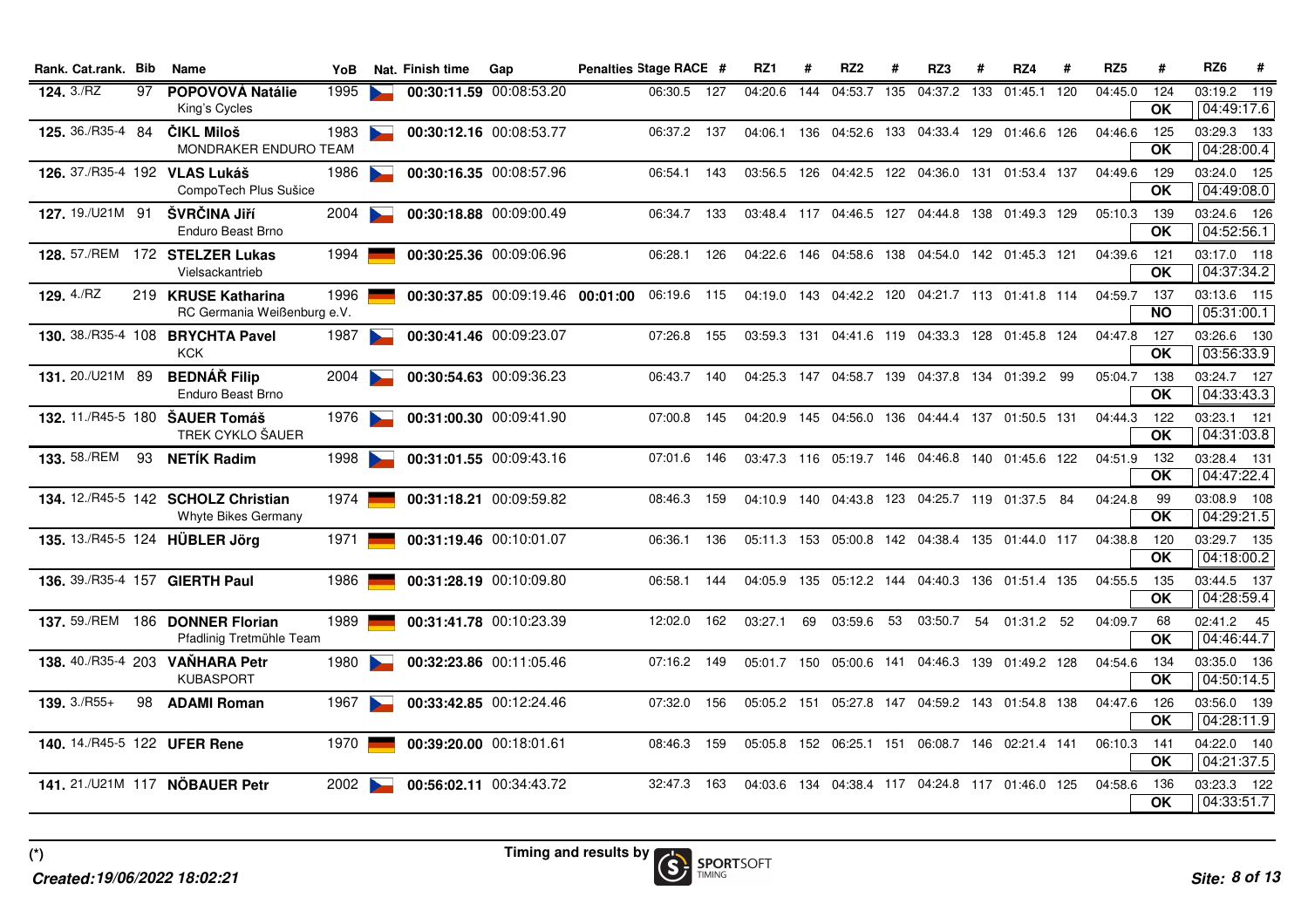| Rank. Cat.rank. Bib |    | <b>Name</b>                                          | YoB  | Nat. Finish time | Gap | Penalties Stage RACE # |     | RZ1         | #  | RZ <sub>2</sub>         | #  | RZ3                                 | RZ4 | RZ <sub>5</sub> |                 | RZ6 | # |
|---------------------|----|------------------------------------------------------|------|------------------|-----|------------------------|-----|-------------|----|-------------------------|----|-------------------------------------|-----|-----------------|-----------------|-----|---|
| <b>REM</b>          | 16 | <b>NEVRKLA Mikuláš</b><br>Bikeporn - Chimpanzee Team | 1998 | <b>DNF</b>       |     | 04:59.8                | 10  | 03:06.1     | 22 | 03:49.5                 | 29 | 03:37.2 21                          |     |                 | <b>IO START</b> |     |   |
| <b>U21M</b>         |    | 32 MAROUL Tomáš<br>GAPP System - Kolofix             | 2002 | <b>DNF</b>       |     | 05:21.0                | 36  | 05:52.5 154 |    |                         |    |                                     |     |                 | <b>IO START</b> |     |   |
| <b>REM</b>          | 36 | <b>KUČERA David</b>                                  | 2000 | <b>DNF</b>       |     |                        |     |             |    |                         |    |                                     |     |                 | <b>IO START</b> |     |   |
| <b>REM</b>          | 53 | ŠMÍD Daniel<br>Whipmaster Factory Team               | 1997 | <b>DNF</b>       |     | 05:48.1                | 79  |             |    |                         |    | 03:31.5 89 04:18.4 91 04:16.0 99    |     |                 | <b>IO START</b> |     |   |
| <b>U21M</b>         | 61 | <b>JANČA Kryštof</b><br>KOLA-BBM.CZ                  | 2004 | <b>DNF</b>       |     | 05:35.2                | 55  | 03:29.4     |    | 83 04:19.4 92           |    |                                     |     |                 | <b>IO START</b> |     |   |
| R35-44              |    | 66 SVATOŠ Václav<br>TJ Sokol Holé Vrchy              | 1986 | <b>DNF</b>       |     | 06:34.1                | 131 | 03:36.2 101 |    |                         |    |                                     |     |                 | <b>IO START</b> |     |   |
| R35-44              | 67 | <b>HUBÁČEK Petr</b>                                  | 1984 | <b>DNF</b>       |     | 06:00.2 97             |     |             |    |                         |    |                                     |     |                 | <b>IO START</b> |     |   |
| <b>REM</b>          | 68 | <b>IKONOMIDIS Daniel</b><br>Commencal FDF Team       | 1994 | <b>DNF</b>       |     | 06:24.7                | 120 |             |    |                         |    | 03:54.9 125 04:32.3 111 04:36.9 132 |     |                 | <b>IO START</b> |     |   |
| <b>REM</b>          |    | 73 SVÍZELA Tomáš<br>4EVER Cyklo Bulis                | 2000 | <b>DNF</b>       |     | 06:02.7                | 102 |             |    | 04:49.6 149 06:04.0 149 |    |                                     |     |                 | <b>IO START</b> |     |   |
| <b>REM</b>          |    | 76 SAGL Marcel<br>D2mont s.r.o.Merida cycling team   | 2001 | <b>DNF</b>       |     | 05:52.6                | 83  |             |    | 03:27.8 74 05:55.2 148  |    |                                     |     |                 | <b>IO START</b> |     |   |
| R45-54              | 78 | <b>JELÍNEK Milan</b><br><b>BEKO Bike Team</b>        | 1977 | <b>DNF</b>       |     | 06:26.5 125            |     |             |    |                         |    |                                     |     |                 | <b>IO START</b> |     |   |
| R35-44              |    | 85 DURCHÁNEK Martin<br>MONDRAKER ENDURO TEAM         | 1985 | <b>DNF</b>       |     | 06:04.3 106            |     |             |    | 03:40.1 107 04:37.3 115 |    |                                     |     |                 | <b>IO START</b> |     |   |
| <b>U21M</b>         |    | 90 SOBOTKA Adam<br>Enduro Beast Brno                 | 2005 | <b>DNF</b>       |     | 06:20.3 116            |     |             |    |                         |    |                                     |     |                 | <b>IO START</b> |     |   |
| <b>REM</b>          |    | 103 FILIP Jan                                        | 1989 | <b>DNF</b>       |     | 07:26.1 153            |     | 04:31.9 148 |    |                         |    | 04:52.2 141                         |     |                 | <b>IO START</b> |     |   |
| R35-44              |    | 109 JABŮREK Bedřich                                  | 1980 | <b>DNF</b>       |     | 08:18.8 158            |     | 06:05.8 155 |    |                         |    |                                     |     |                 | <b>IO START</b> |     |   |
| <b>RZ</b>           |    | 118 BODEM Luisa                                      | 1993 | <b>DNF</b>       |     | 07:19.8 150            |     |             |    |                         |    |                                     |     |                 | <b>IO START</b> |     |   |
| R45-54              |    | 125 STEINKEMPER Jörg<br>Radfüchse Büren              | 1977 | <b>DNF</b>       |     | 07:21.5 152            |     |             |    | 04:11.8 141 05:17.7 145 |    |                                     |     |                 | <b>IO START</b> |     |   |
| <b>REM</b>          |    | 126 MEIER Janik<br>Radfüchse Büren                   | 1994 | <b>DNF</b>       |     |                        |     |             |    |                         |    |                                     |     |                 | <b>IO START</b> |     |   |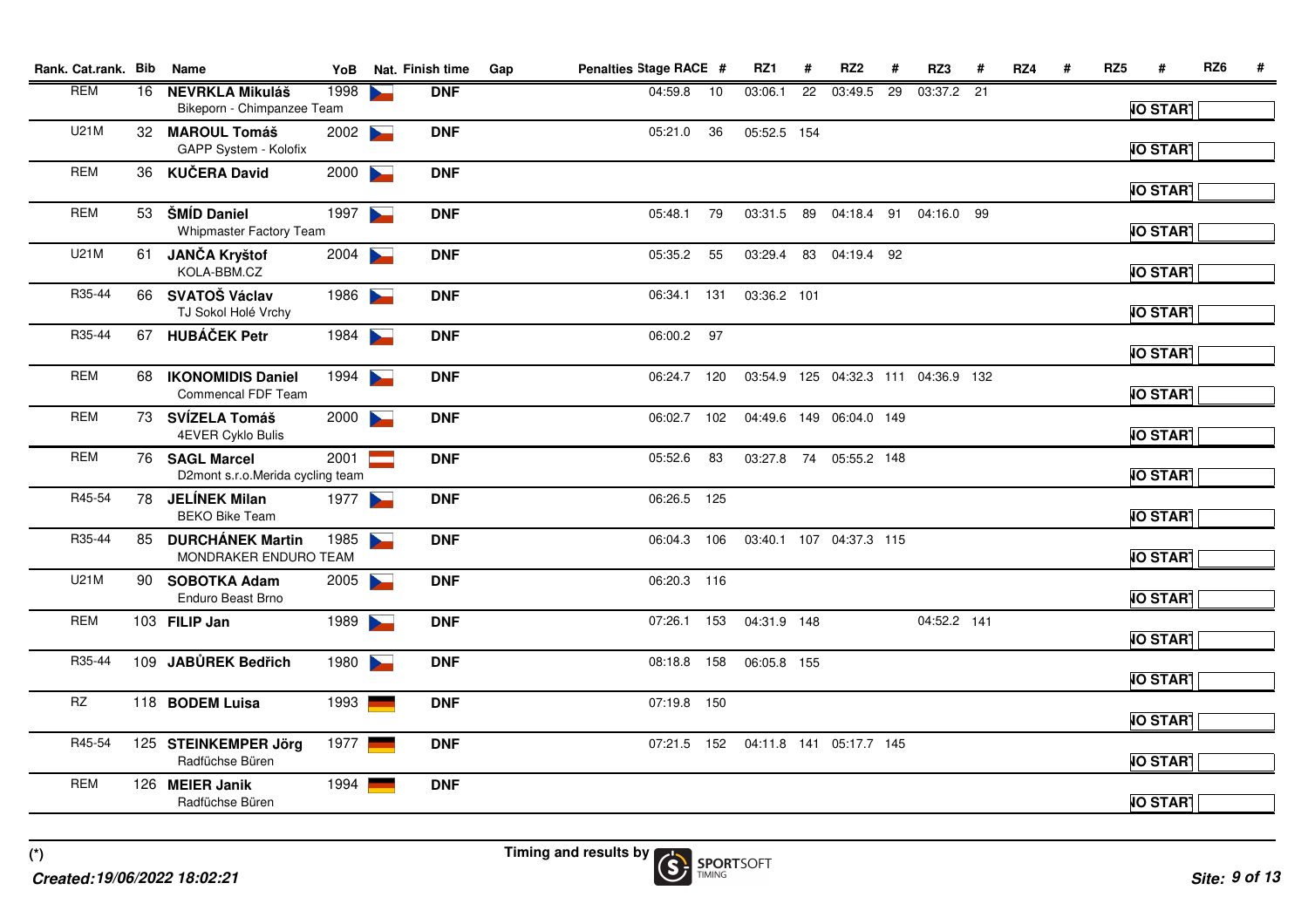| Rank. Cat.rank. Bib    |    | Name                                            | YoB    |                       | Nat. Finish time | Gap | Penalties Stage RACE # |     | RZ1     | #   | RZ <sub>2</sub>         | #   | RZ3         | # | RZ4 | # | RZ <sub>5</sub> | #               | RZ <sub>6</sub> | #                         |
|------------------------|----|-------------------------------------------------|--------|-----------------------|------------------|-----|------------------------|-----|---------|-----|-------------------------|-----|-------------|---|-----|---|-----------------|-----------------|-----------------|---------------------------|
| <b>REM</b>             |    | 139 KÖHLER Max                                  | 1996   |                       | <b>DNF</b>       |     | 07:15.9 148            |     | 07:01.8 | 156 | 06:22.7                 | 150 | 05:22.5 144 |   |     |   |                 |                 |                 |                           |
|                        |    |                                                 |        |                       |                  |     |                        |     |         |     |                         |     |             |   |     |   |                 | <b>IO START</b> |                 |                           |
| R35-44                 |    | 156 MÜLLER Lars                                 | 1986   | e and                 | <b>DNF</b>       |     | 06:43.2 139            |     |         |     |                         |     |             |   |     |   |                 | <b>IO START</b> |                 |                           |
| <b>U21M</b>            |    | 184 VALNOHA David<br><b>Enduro Beast Brno</b>   | 2005   |                       | <b>DNF</b>       |     | 07:04.6 147            |     |         |     |                         |     |             |   |     |   |                 | <b>IO START</b> |                 |                           |
| <b>U21M</b>            |    | 196 GAŠEK Matouš                                | 2004   |                       | <b>DNF</b>       |     | 05:35.4                | 56  |         |     | 03:28.9 80 04:03.6 57   |     |             |   |     |   | 08:26.7 142     | $N$ O           |                 | 06:51.4 142<br>06:13:35.2 |
| $\mathsf{R}\mathsf{Z}$ |    | 207 PRCHALOVÁ Libuše<br>4EVER Cyklo Bulis       | 2001   | $\blacktriangleright$ | <b>DNF</b>       |     | 06:30.6                | 128 |         |     | 04:10.3 139 05:03.9 143 |     |             |   |     |   |                 | <b>IO START</b> |                 |                           |
| <b>REM</b>             |    | 212 TRÄGER Bastian                              | 1993   |                       | <b>DNF</b>       |     | 06:07.1 110            |     |         |     |                         |     |             |   |     |   |                 | <b>IO START</b> |                 |                           |
| <b>U21M</b>            | 5  | PIVNIČKA Jakub<br><b>BIKESTRIKE.COM</b>         | 2005   |                       | <b>DNS</b>       |     |                        |     |         |     |                         |     |             |   |     |   |                 | <b>IO START</b> |                 |                           |
| <b>REM</b>             | 8  | <b>MOUDRÝ Vojtěch</b><br>TREK KUR ENDURO        | 2000   |                       | <b>DNS</b>       |     |                        |     |         |     |                         |     |             |   |     |   |                 | <b>IO START</b> |                 |                           |
| <b>U21M</b>            |    | 12 DRAGOUN Václav<br>COPR TJ Přeštice           | 2005   |                       | <b>DNS</b>       |     |                        |     |         |     |                         |     |             |   |     |   |                 | <b>IO START</b> |                 |                           |
| <b>REM</b>             |    | 15 PROKOP Michal<br>Rock Machine                | 1981   | $\blacktriangleright$ | <b>DNS</b>       |     |                        |     |         |     |                         |     |             |   |     |   |                 | <b>IO START</b> |                 |                           |
| <b>REM</b>             |    | 17 BÁLEK Boris<br>ORE MTB RACING TEAM           | 1991   | $\blacktriangleright$ | <b>DNS</b>       |     |                        |     |         |     |                         |     |             |   |     |   |                 | <b>IO START</b> |                 |                           |
| R35-44                 | 20 | <b>VANER Jan</b><br><b>TREK KUR Enduro Team</b> | 1983   |                       | <b>DNS</b>       |     |                        |     |         |     |                         |     |             |   |     |   |                 | <b>IO START</b> |                 |                           |
| <b>REM</b>             |    | 24 KRAJČOVIECH Peter                            | 1992 U |                       | <b>DNS</b>       |     |                        |     |         |     |                         |     |             |   |     |   |                 | <b>IO START</b> |                 |                           |
| <b>REM</b>             |    | 26 SKIBA Karol                                  | 2000   |                       | <b>DNS</b>       |     |                        |     |         |     |                         |     |             |   |     |   |                 | <b>IO START</b> |                 |                           |
| <b>REM</b>             |    | 33 ŠVÁN Vojtěch<br><b>EVIL Bikes Czech</b>      | 1988   |                       | <b>DNS</b>       |     |                        |     |         |     |                         |     |             |   |     |   |                 | <b>IO START</b> |                 |                           |
| R45-54                 |    | 39 ZÚBEK Petr<br>ZUBR Racing Koscom SEIKO       | 1970   |                       | <b>DNS</b>       |     |                        |     |         |     |                         |     |             |   |     |   |                 | <b>IO START</b> |                 |                           |
| <b>REM</b>             |    | 44 VIELHAUER Paul                               | 1999   | <u> Serviçor</u>      | <b>DNS</b>       |     |                        |     |         |     |                         |     |             |   |     |   |                 | <b>IO START</b> |                 |                           |
| <b>REM</b>             | 71 | <b>KOMÍNEK Martin</b><br><b>MTBA</b>            | 1992   |                       | <b>DNS</b>       |     |                        |     |         |     |                         |     |             |   |     |   |                 | <b>IO START</b> |                 |                           |

**Timing and results by**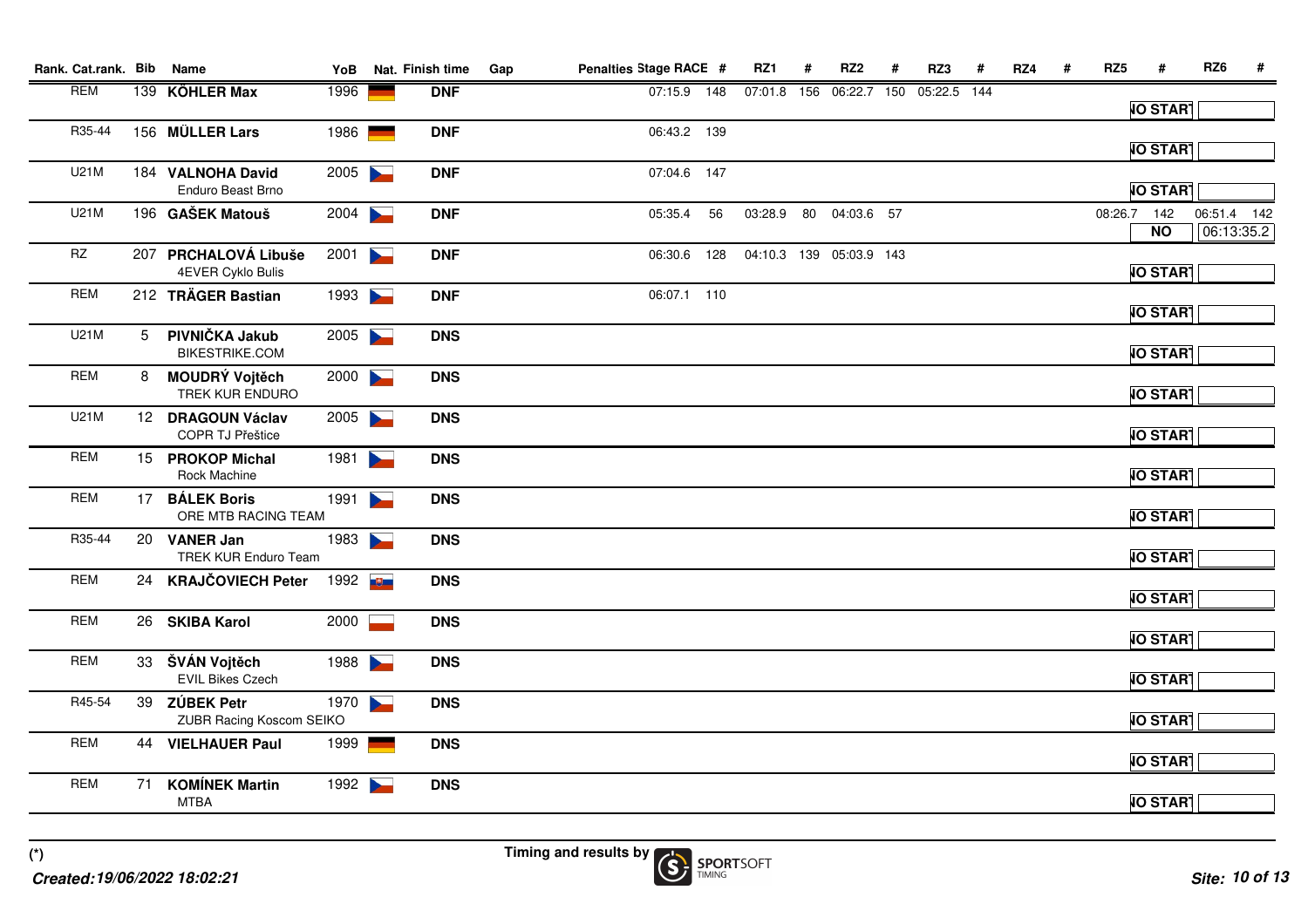| Rank. Cat.rank. Bib    |    | Name                                                | YoB  | Nat. Finish time | Gap | Penalties Stage RACE # | RZ1 | # | RZ <sub>2</sub> | # | RZ3 | # | RZ4 | # | RZ <sub>5</sub> | #               | RZ6 | # |
|------------------------|----|-----------------------------------------------------|------|------------------|-----|------------------------|-----|---|-----------------|---|-----|---|-----|---|-----------------|-----------------|-----|---|
| R35-44                 | 75 | <b>HAJNÝ Martin</b>                                 | 1986 | <b>DNS</b>       |     |                        |     |   |                 |   |     |   |     |   |                 | <b>IO START</b> |     |   |
| R45-54                 |    | 80 VLK Vojtěch<br>Rychlý Péra                       | 1975 | <b>DNS</b>       |     |                        |     |   |                 |   |     |   |     |   |                 | <b>IO START</b> |     |   |
| <b>REM</b>             | 87 | <b>EHRENSBERGER Oliver1996</b>                      |      | <b>DNS</b>       |     |                        |     |   |                 |   |     |   |     |   |                 | <b>IO START</b> |     |   |
| U21M                   |    | 88 VLK David<br>Rychlý Péra                         | 2004 | <b>DNS</b>       |     |                        |     |   |                 |   |     |   |     |   |                 | <b>IO START</b> |     |   |
| R35-44                 |    | 96 KREJSA Martin<br>RENOVAK-KUS Sopotnice           | 1980 | <b>DNS</b>       |     |                        |     |   |                 |   |     |   |     |   |                 | <b>IO START</b> |     |   |
| $\mathsf{R}\mathsf{Z}$ |    | 99 SLANCOVÁ Anna<br>Cycology Shop                   | 2000 | <b>DNS</b>       |     |                        |     |   |                 |   |     |   |     |   |                 | <b>IO START</b> |     |   |
| R35-44                 |    | 101 ZÁPOTOCKÝ Jakub                                 | 1984 | <b>DNS</b>       |     |                        |     |   |                 |   |     |   |     |   |                 | <b>IO START</b> |     |   |
| R45-54                 |    | 105 HAVEL Jakub<br><b>Bikefactory Strakonice</b>    | 1975 | <b>DNS</b>       |     |                        |     |   |                 |   |     |   |     |   |                 | <b>IO START</b> |     |   |
| U21M                   |    | 107 HARTL Štěpán<br>Snowboard Zezula                | 2003 | <b>DNS</b>       |     |                        |     |   |                 |   |     |   |     |   |                 | <b>IO START</b> |     |   |
| $R55+$                 |    | 111 KREBS Harald                                    | 1967 | <b>DNS</b>       |     |                        |     |   |                 |   |     |   |     |   |                 | <b>IO START</b> |     |   |
| R35-44                 |    | 112 ELSÄSSER Dominik                                | 1986 | <b>DNS</b>       |     |                        |     |   |                 |   |     |   |     |   |                 | <b>IO START</b> |     |   |
| R45-54                 |    | 113 BREITHAUPT Uwe                                  | 1974 | <b>DNS</b>       |     |                        |     |   |                 |   |     |   |     |   |                 | <b>IO START</b> |     |   |
| <b>REM</b>             |    | 115 PŮTA Filip<br>MONDRAKER ENDURO TEAM             | 1997 | <b>DNS</b>       |     |                        |     |   |                 |   |     |   |     |   |                 | <b>IO START</b> |     |   |
| <b>RZ</b>              |    | 120 ZIEGLER Stefanie                                | 1998 | <b>DNS</b>       |     |                        |     |   |                 |   |     |   |     |   |                 | <b>IO START</b> |     |   |
| R45-54                 |    | 121 HYKL Tomáš<br>Petr Čech SPORT MTB TEAM          | 1975 | <b>DNS</b>       |     |                        |     |   |                 |   |     |   |     |   |                 | <b>IO START</b> |     |   |
| <b>REM</b>             |    | 131 STRAUBE Guido<br>Ilmenauer Radsport Club e.V.   | 1990 | <b>DNS</b>       |     |                        |     |   |                 |   |     |   |     |   |                 | <b>IO START</b> |     |   |
| <b>REM</b>             |    | 132 MEIßNER Oliver                                  | 1990 | <b>DNS</b>       |     |                        |     |   |                 |   |     |   |     |   |                 | <b>IO START</b> |     |   |
| <b>REM</b>             |    | 133 DANNBERG Oliver<br>Ilmenauer Radsport Club e.V. | 1991 | <b>DNS</b>       |     |                        |     |   |                 |   |     |   |     |   |                 | <b>IO START</b> |     |   |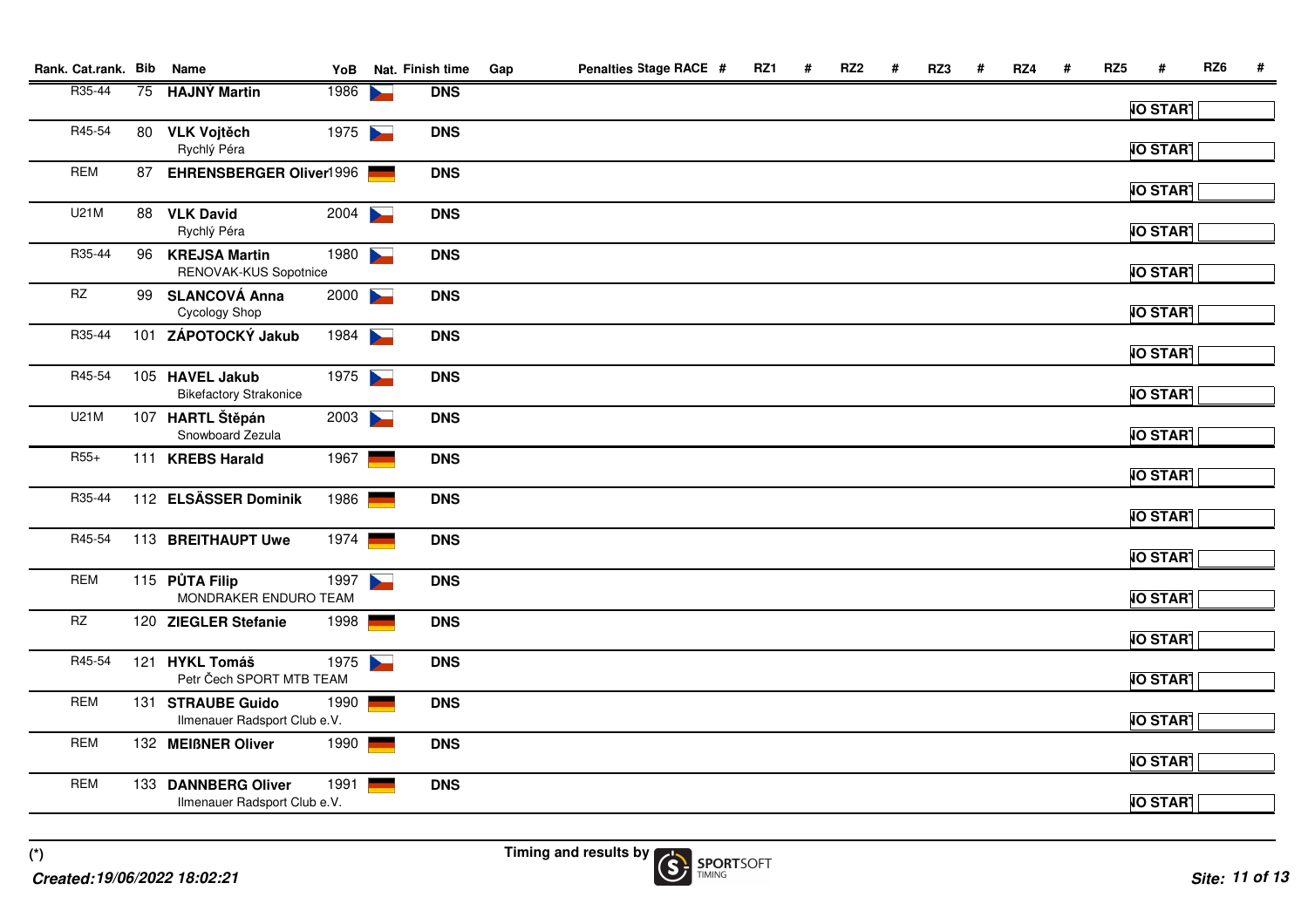| Rank. Cat.rank. Bib    | Name                                           | YoB  |                                    | Nat. Finish time | Gap | Penalties Stage RACE # | RZ1 | # | RZ <sub>2</sub> | # | RZ3 | # | RZ4 | # | RZ <sub>5</sub> | #               | RZ6 | # |
|------------------------|------------------------------------------------|------|------------------------------------|------------------|-----|------------------------|-----|---|-----------------|---|-----|---|-----|---|-----------------|-----------------|-----|---|
| <b>REM</b>             | 136 SCHMIDT Felix                              | 1997 |                                    | <b>DNS</b>       |     |                        |     |   |                 |   |     |   |     |   |                 | <b>IO START</b> |     |   |
| R35-44                 | 140 ABELS Philipp<br>DAV München-Oberland      | 1986 | $\equiv$                           | <b>DNS</b>       |     |                        |     |   |                 |   |     |   |     |   |                 | <b>IO START</b> |     |   |
| <b>REM</b>             | 143 CARLSEN Jan<br>Cora e.V.                   | 1992 | $\mathbb{R}^{\mathbb{Z}}$          | <b>DNS</b>       |     |                        |     |   |                 |   |     |   |     |   |                 | <b>IO START</b> |     |   |
| R35-44                 | 144 BAUHUBER Peter                             | 1981 | $\mathbb{R}^{\mathbb{Z}^{\times}}$ | <b>DNS</b>       |     |                        |     |   |                 |   |     |   |     |   |                 | <b>IO START</b> |     |   |
| R35-44                 | 145 HEYDER Tino<br>Crossworx Staff             | 1980 | $\overline{\phantom{0}}$           | <b>DNS</b>       |     |                        |     |   |                 |   |     |   |     |   |                 | <b>IO START</b> |     |   |
| <b>REM</b>             | 146 HOINKIS Tom<br>CrossworxCycles Enduro Team | 2000 | $\sim$                             | <b>DNS</b>       |     |                        |     |   |                 |   |     |   |     |   |                 | <b>IO START</b> |     |   |
| <b>U21M</b>            | 147 PRÖSL Nico<br>Racingskillz                 | 2003 |                                    | <b>DNS</b>       |     |                        |     |   |                 |   |     |   |     |   |                 | <b>IO START</b> |     |   |
| <b>REM</b>             | 148 AURES Leon<br>Team Herobikes               | 2001 |                                    | <b>DNS</b>       |     |                        |     |   |                 |   |     |   |     |   |                 | <b>IO START</b> |     |   |
| <b>REM</b>             | 149 KUBITA Jakub<br>Bowdeny Zla!               | 1996 |                                    | <b>DNS</b>       |     |                        |     |   |                 |   |     |   |     |   |                 | <b>IO START</b> |     |   |
| <b>REM</b>             | 150 BASTIAN Richter<br>29er-Racing             | 1994 |                                    | <b>DNS</b>       |     |                        |     |   |                 |   |     |   |     |   |                 | <b>IO START</b> |     |   |
| R35-44                 | 155 WEIGL Michael                              | 1987 |                                    | <b>DNS</b>       |     |                        |     |   |                 |   |     |   |     |   |                 | <b>IO START</b> |     |   |
| <b>REM</b>             | 160 WÓJCIK Patryk<br><b>IN Cycling</b>         | 1990 |                                    | <b>DNS</b>       |     |                        |     |   |                 |   |     |   |     |   |                 | <b>IO START</b> |     |   |
| $\mathsf{R}\mathsf{Z}$ | 162 KNEISE Anja<br>Meißner Raeder              | 1987 |                                    | <b>DNS</b>       |     |                        |     |   |                 |   |     |   |     |   |                 | <b>IO START</b> |     |   |
| R35-44                 | 164 KREJČÍ Zdenek<br>Buroklub                  | 1982 |                                    | <b>DNS</b>       |     |                        |     |   |                 |   |     |   |     |   |                 | <b>IO START</b> |     |   |
| <b>REM</b>             | 166 BÜTTNER Maxmilian                          | 1995 |                                    | <b>DNS</b>       |     |                        |     |   |                 |   |     |   |     |   |                 | <b>IO START</b> |     |   |
| R35-44                 | 168 CHVOJKA Jindřich                           | 1979 |                                    | <b>DNS</b>       |     |                        |     |   |                 |   |     |   |     |   |                 | <b>IO START</b> |     |   |
| <b>REM</b>             | 169 DOLEŽAL Luboš<br>Čistý sport               | 1994 |                                    | <b>DNS</b>       |     |                        |     |   |                 |   |     |   |     |   |                 | <b>IO START</b> |     |   |
| R35-44                 | 171 BEITZINGER Sebastian 1984                  |      |                                    | <b>DNS</b>       |     |                        |     |   |                 |   |     |   |     |   |                 | <b>IO START</b> |     |   |
|                        |                                                |      |                                    |                  |     |                        |     |   |                 |   |     |   |     |   |                 |                 |     |   |